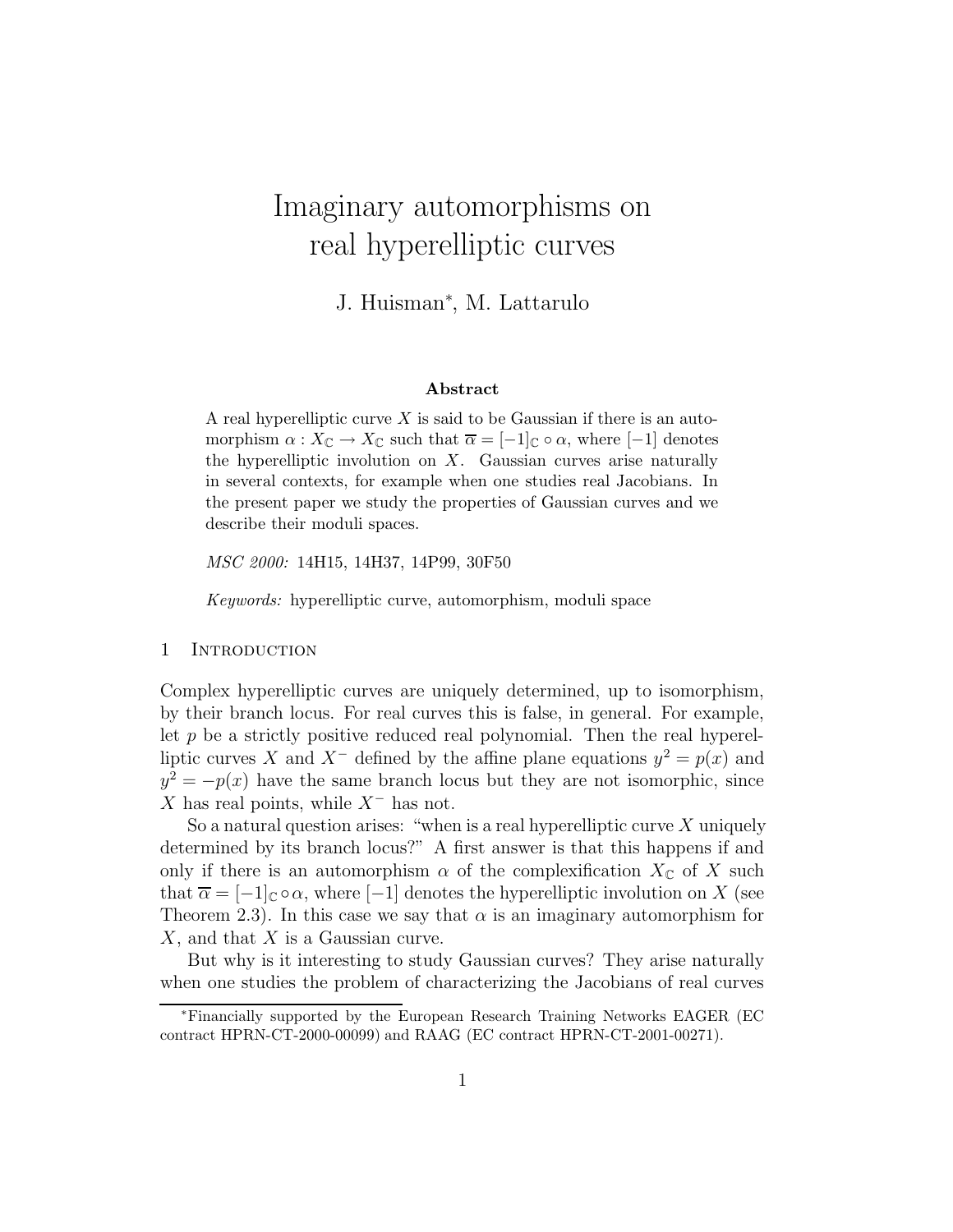among all principally polarized real abelian varieties (see [1] or [8] for details about real abelian varieties). Since the complexification of a real Jacobian is a complex Jacobian (but the converse is not true, in general), one usually restricts one's attention to the moduli space  $\mathcal J$  of principally polarized real abelian varieties whose complexification is a complex Jacobian. In fact, there is a natural involution I acting on  $\mathcal{J}$ , having the nice property that it exchanges Jacobians of non-hyperelliptic real curves with principally polarized real abelian varieties that are not real Jacobians (see [7, Proposition 3.4] for the precise definition of  $I$ ). On the contrary, the locus of hyperelliptic real Jacobians is stable for  $I$ . However its general point is not fixed by  $I$  and the link with our problem is just the following: a real curve is Gaussian if and only if its Jacobian is fixed by I.

In the present paper we study the Gaussian curves whose real locus is not empty. The Gaussian curves whose real locus is empty will be studied in a forthcoming paper [5]. Here, then, we can restrict our attenction to hyperelliptic curves that are double coverings of the real projective line  $\mathbb{P}^1$ (see Section 2 for more details about this assumption).

The main results of the present paper concern the classification of Gaussian curves. Topologically, a Gaussian curve  $X$  is classified by only two invariants: its genus  $g$  and the number  $k$  of connected components of its real locus. To classify X geometrically it is useful to look at the real automorphism  $\beta$  of  $\mathbb{P}^1$  induced, via the hyperelliptic covering, by the imaginary automorphism  $\alpha$  that defines the structure of Gaussian curve on X. Then X is said to be of type I or of type II according to whether  $\beta$  has real fixed points or not. In Theorem 4.3 we classify Gaussian curves of type I: first we determine for what pairs  $(g, k)$  the moduli space of Gaussian curves of type I having genus  $q$  and  $k$  real components is not empty. Next, for such pairs, we compute the dimension and the number of irreducible components of this space. Similarly in Theorems 5.3 and 5.5 we classify Gaussian curves of type II.

This paper is organized as follows. In Section 2 we develop the theory that we need to study Gaussian curves. In Sections 3 we introduce the moduli spaces of Gaussian curves. Section 4 and 5 are devoted to Gaussian curves of type I and of type II, respectively. Finally, in Section 6 we apply our results to the case of real curves of genus 2.

Convention. A curve over a field is supposed to be smooth, proper and geometrically integral [3].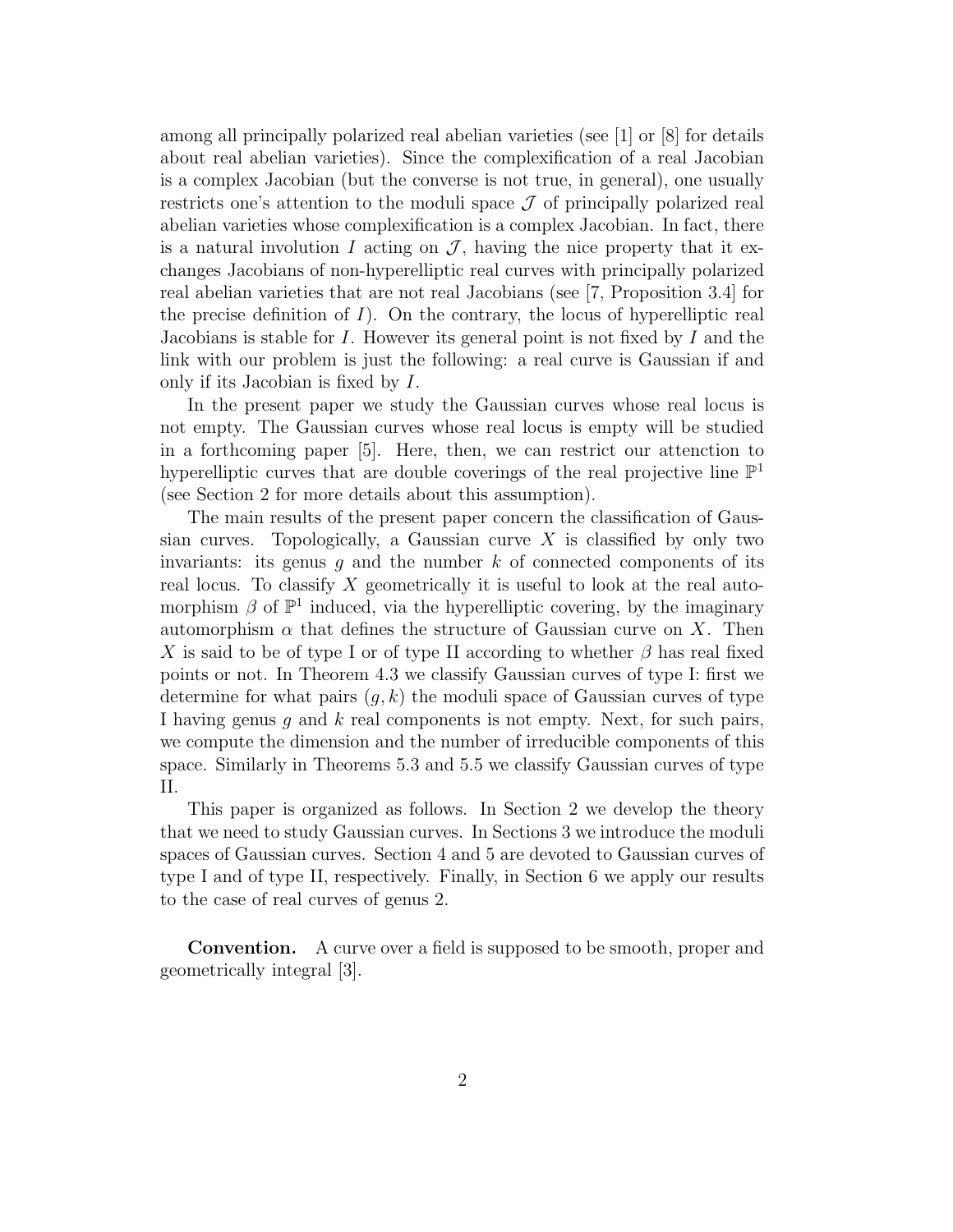## 2 Gaussian real curves

A hyperelliptic curve is usually supposed to be of genus at least 2. Although we are primarily interested in curves of genus at least 2, here it will be convenient to remove this assumption. This will make some notations easier, as we need to refer generically to curves of arbitrary genus, in some constructions.

More precisely, a *real hyperelliptic curve* is a pair  $(X, f)$ , where X is a real algebraic curve and  $f: X \to Y$  is a morphism of degree 2 from X into a real algebraic curve Y of genus 0 (when the genus of X is greater than 1, the hyperelliptic covering f is uniquely determined by  $X$ ).

We say that  $(X, f)$  is *isotropic* if Y is isomorphic to the real projective line  $\mathbb{P}^1$ . We say that  $(X, f)$  is anisotropic if Y is isomorphic to the "empty" circle" (that is the real curve of genus 0 having no real points).

In the present paper we only consider isotropic curves: the anisotropic ones will be studied, via real line arrangements, in a forthcoming paper [5]. So, from now on, we will always assume  $Y = \mathbb{P}^1$  and we will omit to specify "isotropic" for a real hyperelliptic curve.

A morphism of hyperelliptic real curves from  $(X, f)$  into  $(X', f')$  is a pair of morphisms  $\gamma: X \to X', \beta: \mathbb{P}^1 \to \mathbb{P}^1$  such that  $f' \circ \gamma = \beta \circ f$ . The following statement (see [2, Lemma 2.3]) gives a necessary and sufficient condition for real hyperelliptic curves to be isomorphic.

**Lemma 2.1.** Let  $(X, f)$  and  $(X', f')$  be real hyperelliptic curves having branch  $loci$   $B$  and  $B'$ . Then the following conditions are equivalent.

- 1. There is an isomorphism  $\beta \colon \mathbb{P}^1 \to \mathbb{P}^1$  such that:
	- (a)  $\beta(B) = B'$ , and

(b) 
$$
\beta(f(X(\mathbb{R}))) = f'(X'(\mathbb{R})).
$$

2. The real hyperelliptic curves  $(X, f)$  and  $(X', f')$  are isomorphic.

Given a real hyperelliptic curve  $(X, f)$ , one can construct another real hyperelliptic curve  $(X^-, f^-)$ , having the same branch locus as  $(X, f)$  and which is not isomorphic to  $(X, f)$ , in general. The following is the construction of  $(X^-, f^-)$ . Let us consider the Galois group  $G = \text{Gal}(\mathbb{C}/\mathbb{R})$ , acting naturally on the complexification  $X_{\mathbb{C}} = X \times_{\mathbb{R}} \mathbb{C}$ . It gives rise to a morphism of groups  $\varphi$  from G into the group  $Aut_{\mathbb{R}}(X_{\mathbb{C}})$  of R-automorphism of  $X_{\mathbb{C}}$ . One can twist the  $\varphi$ -action of G on  $X_{\mathbb{C}}$  by defining a morphism  $\psi: G \to \text{Aut}_{\mathbb{R}}(X_{\mathbb{C}})$ by  $\psi(\sigma) = [-1]_{\mathbb{C}} \circ \varphi(\sigma)$  (where  $\sigma$  is the nontrivial element of G and  $[-1]$  is the hyperelliptic involution on  $(X, f)$ , that is the unique nontrivial automorphism of X over  $\mathbb{P}^1$ ). The morphism  $\psi$  defines another action of G on  $X_{\mathbb{C}}$ .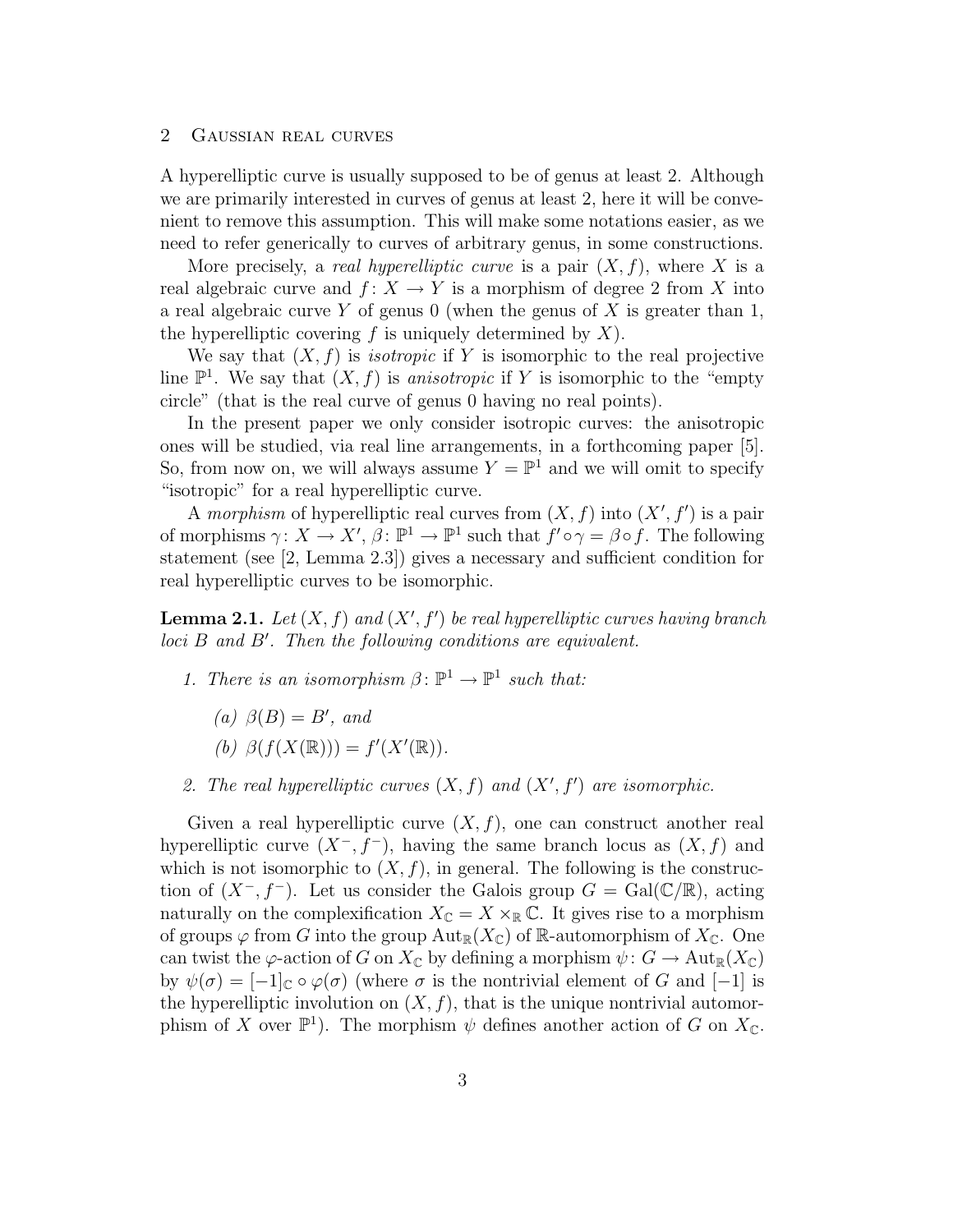The quotient of  $X_{\mathbb{C}}$  by the  $\psi$ -action of G is a real algebraic curve  $X^-$ , and  $f$ <sup> $\text{C}$ </sup> induces a ramified double covering  $f^-: X^-$  →  $\mathbb{P}^1$  which is said to be obtained from f by twisting the real structure.

The following statement is well known. We include it for future reference.

**Lemma 2.2.** Let  $(X, f)$  a real hyperelliptic curve. Let B the branch locus of f. If  $(X', f')$  is another real hyperelliptic curve with branch locus B, then  $(X', f')$  is either isomorphic to  $(X, f)$  or to  $(X^-, f^-)$ .

The natural action of G on  $X_{\mathbb{C}}$  induces an action of G on the group  $Aut(X_{\mathbb{C}})$ of automorphisms of  $X_{\mathbb{C}}$ . As usual, for  $\alpha \in \text{Aut}(X_{\mathbb{C}})$ , we denote by  $\overline{\alpha}$  the element  $\sigma \cdot \alpha$ , where  $\sigma$  is the nontrival element of G. In fact, with the previous notation,  $\overline{\alpha} = \varphi(\sigma) \circ \alpha \circ \varphi(\sigma)^{-1}$ .

The following theorem gives necessary and sufficient conditions for  $(X, f)$ and  $(X^-, f^-)$  to be isomorphic.

**Theorem 2.3.** Let  $(X, f)$  be a real hyperelliptic curve. Let B be the branch locus of f. Let  $[-1]$  be the hyperelliptic involution of  $(X, f)$ . Then the following conditions are equivalent.

- 1. The real hyperelliptic curves  $(X, f)$  and  $(X^-, f^-)$  are isomorphic.
- 2. There is an automorphism  $\alpha$  of  $X_{\mathbb{C}}$ , of finite order, such that  $\alpha$  and  $[-1]_{\mathbb{C}}$  commute, and  $\overline{\alpha} = [-1]_{\mathbb{C}} \circ \alpha$ .
- 3. There is an automorphism  $\beta$  of  $\mathbb{P}^1$ , of finite order, such that  $\beta(B) = B$ and  $\beta(f(X(\mathbb{R}))) \neq f(X(\mathbb{R})).$

Moreover, if the above conditions are satisfied, the number of automorphisms  $\beta$ of  $\mathbb{P}^1$  satisfying condition 3 is finite, and any such automorphism has even order.

*Proof.* 1⇒2: Suppose that  $(X, f)$  and  $(X^-, f^-)$  are isomorphic. Then, there are isomorphisms  $\gamma: X \to X^-$  and  $\beta: \mathbb{P}^1 \to \mathbb{P}^1$  such that  $f^- \circ \gamma = \beta \circ f$ . Since  $X_{\mathbb{C}} = X_{\mathbb{C}}^-, \alpha = \gamma_{\mathbb{C}}$  is an automorphism of  $X_{\mathbb{C}}$ . We check that  $\alpha$  satisfies the two conditions of 2.

Since

$$
f^- \circ (\gamma \circ [-1] \circ \gamma^{-1}) = \beta \circ f \circ [-1] \circ \gamma^{-1} = \beta \circ f \circ \gamma^{-1} = f^-,
$$

one has  $\gamma \circ [-1] \circ \gamma^{-1} = [-1]^-$ , the nontrivial automorphism of  $X^-$  over  $\mathbb{P}^1$ . It follows that  $\gamma \circ [-1] = [-1]^{-} \circ \gamma$ , and, taking complexifications:

$$
\alpha \circ [-1]_{\mathbb{C}} = [-1]_{\mathbb{C}} \circ \alpha.
$$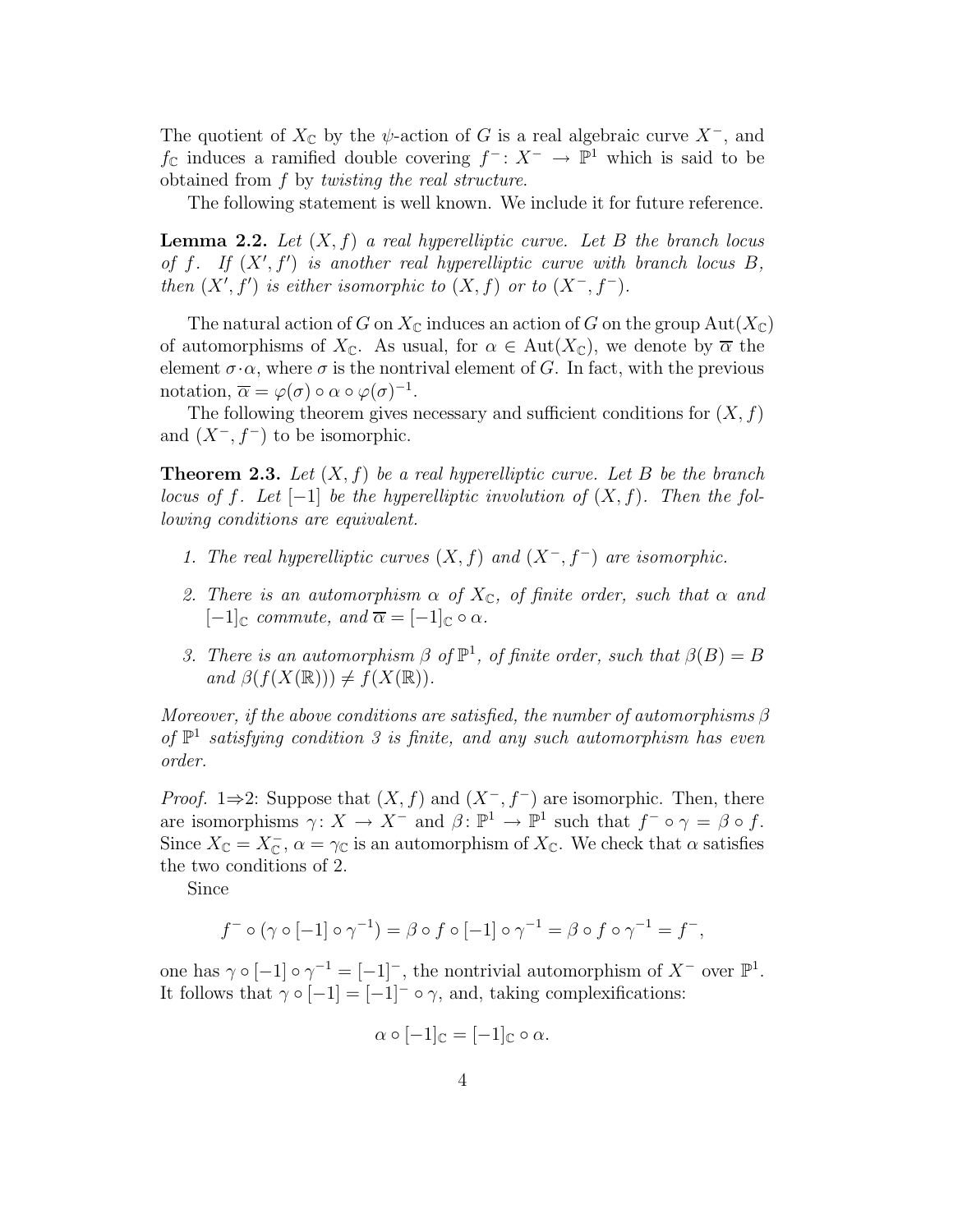Therefore,  $\alpha$  and  $[-1]_C$  commute. Moreover, since  $\gamma$  is a morphism over  $\mathbb{R}$ , its complexification  $\alpha$  satisfies

$$
\alpha \circ \varphi(\sigma) = \psi(\sigma) \circ \alpha = [-1]_{\mathbb{C}} \circ \varphi(\sigma) \circ \alpha.
$$

It follows that  $\overline{\alpha} = [-1]_{\mathbb{C}} \circ \alpha$ .

2⇒3: Let  $\alpha$  be an automorphism of  $X_{\mathbb{C}}$  satisfying condition 2. As in the proof of the implication  $2\Rightarrow 1$ , the automorphism  $\alpha$  induces an automorphism  $\beta$  of  $\mathbb{P}^1$ .

One clearly has  $\beta(B) = B$ . In order to show that  $\beta(f(X(\mathbb{R}))) \neq f(X(\mathbb{R})),$ suppose that  $\beta(f(X(\mathbb{R})))$  is equal to  $f(X(\mathbb{R}))$ . Then, by Lemma 2.1,  $\beta$  would lift to an automorphism  $\gamma$  of X. Then,  $\alpha = \gamma_{\mathbb{C}}$  or  $\alpha = [-1]_{\mathbb{C}} \circ \gamma_{\mathbb{C}}$ . In both cases,  $\overline{\alpha} = \alpha$ , which contradicts the hypothesis that  $\overline{\alpha} = [-1]_{\mathbb{C}} \circ \alpha$ . Therefore,  $\beta(f(X(\mathbb{R}))) \neq f(X(\mathbb{R}))$ . Moreover, it is clear that the automorphism  $\beta$ induced by  $\alpha$  is of finite order if  $\alpha$  is of finite order.

 $3 \Rightarrow 1$ : Let  $\beta$  be an automorphism of  $\mathbb{P}^1$  such that  $\beta(B) = B$  and  $\beta(f(X(\mathbb{R}))) \neq f(X(\mathbb{R}))$ . Then  $\beta$  maps  $f(X(\mathbb{R}))$  into  $f^-(X^-(\mathbb{R}))$ . This means that the two curves  $(X, f)$  and  $(X<sup>-</sup>, f<sup>-</sup>)$  are isomorphic (see Lemma 2.1).  $\Box$ 

When the hypothesis of Theorem 2.3 hold, we say that  $(X, f)$  is a Gaussian curve and that  $\alpha$  is an imaginary automorphism for  $(X, f)$ . Observe that such an automorphism  $\alpha$  for f does neither commute with  $\varphi(\sigma)$ , nor with  $\psi(\sigma)$ . To put it otherwise, an imaginary automorphism  $\alpha$  for f is not the complexification of an automorphism of X or  $X^-$ . This justifies the terminology "imaginary automorphism", in case the formula  $\overline{\alpha} = [-1]_{\mathbb{C}} \circ \alpha$  is not striking enough.

The following statement implies that a Gaussian curve is, up to isomorphism, determined by its branch locus.

**Corollary 2.4.** Let  $(X, f)$  be a Gaussian curve. Let B be the branch locus of  $(X, f)$ . Let  $(X', f')$  be another real hyperelliptic curve, with branch locus B'. Then  $(X', f')$  is isomorphic to  $(X, f)$  if and only if there is an automorphism  $\beta$  of  $\mathbb{P}^1$  such that  $\beta(B') = B$ .

*Proof.* Suppose that there is an isomorphism  $(\gamma, \beta)$  from  $(X', f')$  onto  $(X, f)$ . Then, obviously,  $\beta(B') = B$ .

Conversely, suppose that there is an automorphism  $\beta$  of  $\mathbb{P}^1$  that satisfies  $\beta(B') = B$ . Then,  $(X', \beta \circ f')$  is a ramified double cover of  $\mathbb{P}^1$  of branch locus B. By Lemma 2.2,  $(X', \beta \circ f')$  is either isomorphic to  $(X, f)$  or to  $(X^-, f^-)$ . Since  $(X, f)$  is Gaussian,  $(X', \beta \circ f')$  is isomorphic to  $(X, f)$ . Hence  $(X', f')$  is isomorphic to  $(X, f)$ .  $\Box$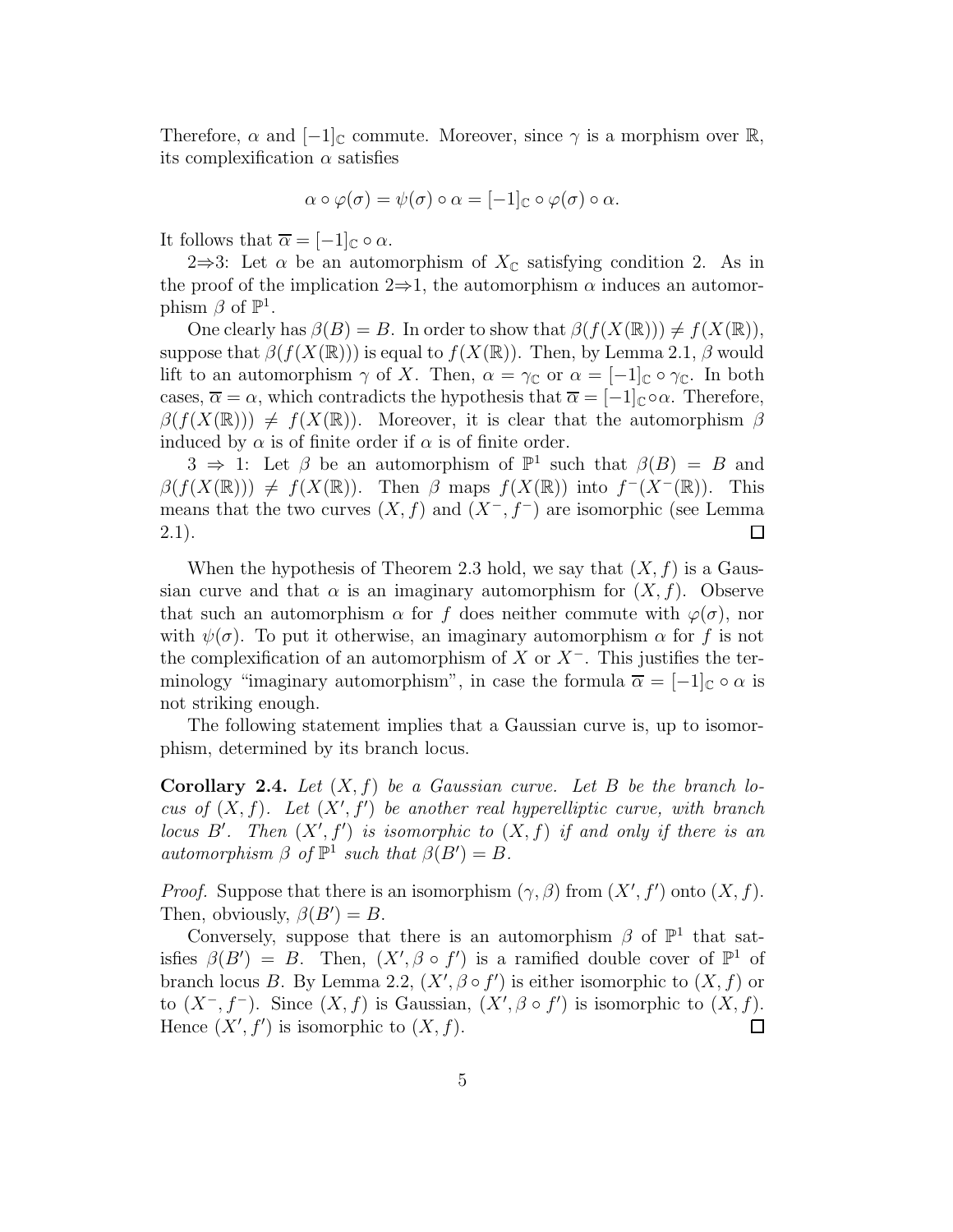### 3 Moduli of Gaussian real curves

Let H be the moduli space of all real hyperelliptic curves. As a set, H consists of all isomorphism classes of ramified double covers of the real projective line  $\mathbb{P}^1$ . The set H is easily seen to have a natural structure of a semianalytic variety (see [4] for the definition of a seminanalytic variety). Of course,  $\mathcal{H}$ has infinitely many connected components. Indeed, let  $(X, f)$  and  $(X', f')$ be real hyperelliptic curves. Then,  $(X, f)$  and  $(X', f')$  belong to the same connected component of the moduli space  $H$  of all real hyperelliptic curves if and only if  $X$  and  $X'$  have the same genus, and the continuous maps

$$
f_{|X(\mathbb{R})}: X(\mathbb{R}) \longrightarrow \mathbb{P}^1(\mathbb{R}) \text{ and } f'_{|X'(\mathbb{R})}: X'(\mathbb{R}) \longrightarrow \mathbb{P}^1(\mathbb{R})
$$

are homeomorphic.

Now, let G be the locus in H of all Gaussian curves. Let us show that  $\mathcal G$ is a real analytic subvariety of  $H$ .

Define an involution  $\iota$  on  $\mathcal H$  by

$$
\iota(X, f) = (X^-, f^-).
$$

It is clear that  $\iota^2 = id$ . Since  $\iota \neq id$ ,  $\iota$  is an involution on H. By definition of a Gaussian curve, the subset  $\mathcal G$  of  $\mathcal H$  of Gaussian curves is equal to the set of fixed points of  $\iota$  on  $\mathcal{H}$ . Since  $\iota$  is analytic, the set  $\mathcal{G}$  is a real analytic subvariety of  $H$ . In particular,  $G$  acquires a natural structure of a semianalytic variety. It is the moduli space of all Gaussian curves.

Let  $(X, f)$  be a real hyperelliptic curve. We say that  $(X, f)$  is extraordinary if f is unramified over the real points of  $\mathbb{P}^1$ . Otherwise,  $(X, f)$  is called *ordinary*. A connected component of  $H$  contains either only ordinary real hyperelliptic curves, or only extraordinary ones. Therefore, we define a connected component of  $H$  to be *ordinary* if all its elements are ordinary, and we define it to be *extraordinary* if all its elements are extraordinary.

**Proposition 3.1.** The subset  $\mathcal{G}$  of  $\mathcal{H}$  of all Gaussian curves is contained in the union of all ordinary components of  $\mathcal{H}$ . the union of all ordinary components of  $H$ .

*Proof.* Let  $(X, f)$  be an extraordinary real hyperelliptic curve. The real locus of  $(X, f)$  is empty if and only if the real locus of  $(X^-, f^-)$  is not empty (see [1, Section 4.3]). So  $(X, f)$  and  $(X^-, f^-)$  are not isomorphic, i.e.  $(X, f)$ is not Gaussian. Then any Gaussian curve is ordinary.  $\Box$ 

Let X be a real algebraic curve. Denote by  $g(X)$  the genus of X. Denote by  $r(X)$  the number of real components of X, i.e., the number of connected components of  $X(\mathbb{R})$ . Let g be a natural integer, and let r be a natural integer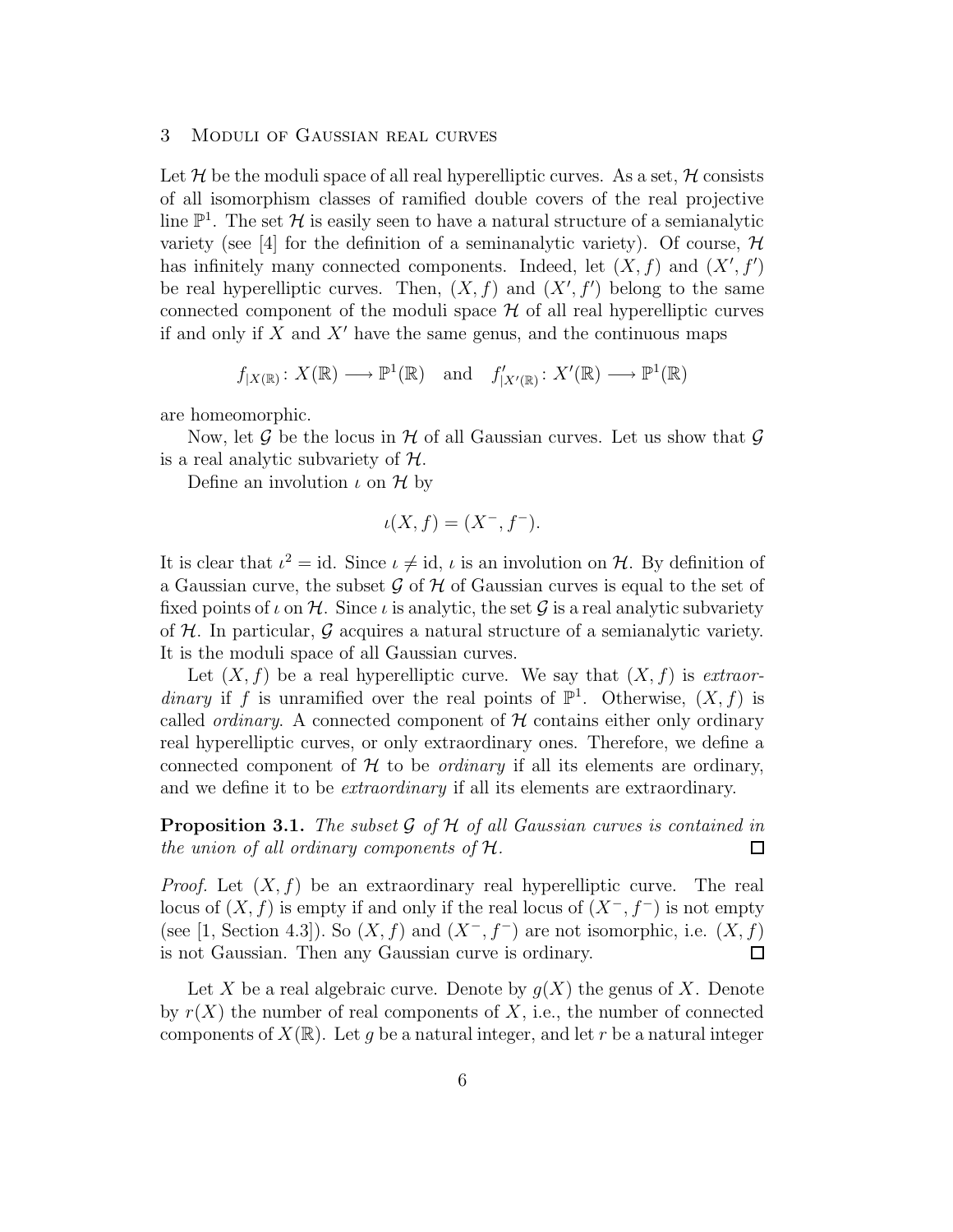satisfying  $1 \leq r \leq g+1$ . Denote by  $\mathcal{H}_{q,r}$  the subset of  $\mathcal H$  of all ordinary real hyperelliptic curves  $(X, f)$  such that the genus of X is equal to g and the number of real components of X is equal to r. Then,  $\mathcal{H}_{q,r}$  is an ordinary connected component of  $H$ . Conversely, any ordinary connected component of H is of the form  $\mathcal{H}_{g,r}$  for some natural integers g and r satisfying  $1 \leq r \leq$  $g + 1$ . Define

$$
\mathcal{G}_{g,r} = \mathcal{G} \cap \mathcal{H}_{g,r},
$$

i.e.  $\mathcal{G}_{g,r}$  is the locus in  $\mathcal{H}_{g,r}$  of Gaussian curves. The sequel of the paper is devoted to the study of  $\mathcal{G}_{a,r}$ .

Let  $(X, f)$  be a Gaussian curve. Let  $\beta$  be an automorphism of  $\mathbb{P}^1$  of finite order satisfying  $\beta(f(X(\mathbb{R}))) \neq f(X(\mathbb{R}))$  (cf. Theorem 2.3). Two cases can occur: either  $\beta$  has real fixed points, or  $\beta$  has not. In the former case we say that X is Gaussian of type I. In the latter case we say that X is Gaussian of type II. Note that a Gaussian curve can be of both types at the same time.

Let  $\mathcal{G}^{\text{I}}$  be the locus of Gaussian curves in  $\mathcal{G}$  that are of type I, and let  $\mathcal{G}^{\text{II}}$ be the locus of Gaussian curves in G that are of type II. Then,  $\mathcal{G}^{\text{I}} \cup \mathcal{G}^{\text{II}} = \mathcal{G}$ . Let also  $\mathcal{G}^{\text{I}}_{g,r}$  be the locus of Gaussian curves of type I in  $\mathcal{G}_{g,r}$ , and let  $\mathcal{G}^{\text{II}}_{g,r}$  be the locus of Gaussian curves of type II in  $\mathcal{G}_{g,r}$ . Then,  $\mathcal{G}_{g,r} = \mathcal{G}_{g,r}^{\mathrm{I}} \cup \mathcal{G}_{g,r}^{\mathrm{II}}$ .

Define  $\tilde{\mathcal{G}}$  to be the moduli space of triples  $(X, f, \beta)$ , where  $(X, f)$  is a Gaussian curve and  $\beta$  is an automorphism of  $\mathbb{P}^1$  of finite order that satisfies  $\beta(B) = B$  and  $\beta(f(X(\mathbb{R}))) \neq f(X(\mathbb{R}))$ , where B is the branch locus of f. Here, two such triples  $(X, f, \beta)$  and  $(X', f', \beta')$  are said to be *isomorphic* if there is an isomorphism  $(h, k)$  from  $(X, f)$  into  $(X', f')$  that satisfies  $\beta' \circ k = k \circ \beta$ . As a set,  $\tilde{\mathcal{G}}$  consists of all isomorphism classes of triples  $(X, f, \beta)$  as above. We will see that  $\tilde{\mathcal{G}}$  has a natural structure of a semianalytic variety.

Define  $\tilde{\mathcal{G}}^{\text{I}}$  to be the locus in  $\tilde{\mathcal{G}}$  of the isomorphism classes of  $(X, f, \beta)$ with  $\beta$  having real fixed points. Define  $\tilde{\mathcal{G}}^{\text{II}}$  to be the locus in  $\tilde{\mathcal{G}}$  of the isomorphism classes of  $(X, f, \beta)$  with  $\beta$  not having real fixed points. Then,  $\tilde{\mathcal{G}}$  is the disjoint union of  $\tilde{\mathcal{G}}^{\mathit{I}}$  and  $\tilde{\mathcal{G}}^{\mathit{II}}$ . Let

$$
\varphi\colon \tilde{\mathcal{G}} \longrightarrow \mathcal{G}
$$

be the forgetful map. By Theorem 2.3,  $\varphi$  is surjective. Moreover,  $\varphi(\tilde{\mathcal{G}}^{\mathcal{I}}) =$  $\mathcal{G}^{\text{I}}$  and  $\varphi(\tilde{\mathcal{G}}^{\text{II}}) = \mathcal{G}^{\text{II}}$ . By Theorem 2.3,  $\varphi$  has finite fibers.

#### 4 Gaussian curves of type I

In this section we give an explicit description of the moduli space  $\tilde{\mathcal{G}}^{\text{I}}$ . First, we show how to construct explicitly Gaussian curves of type I. After that, we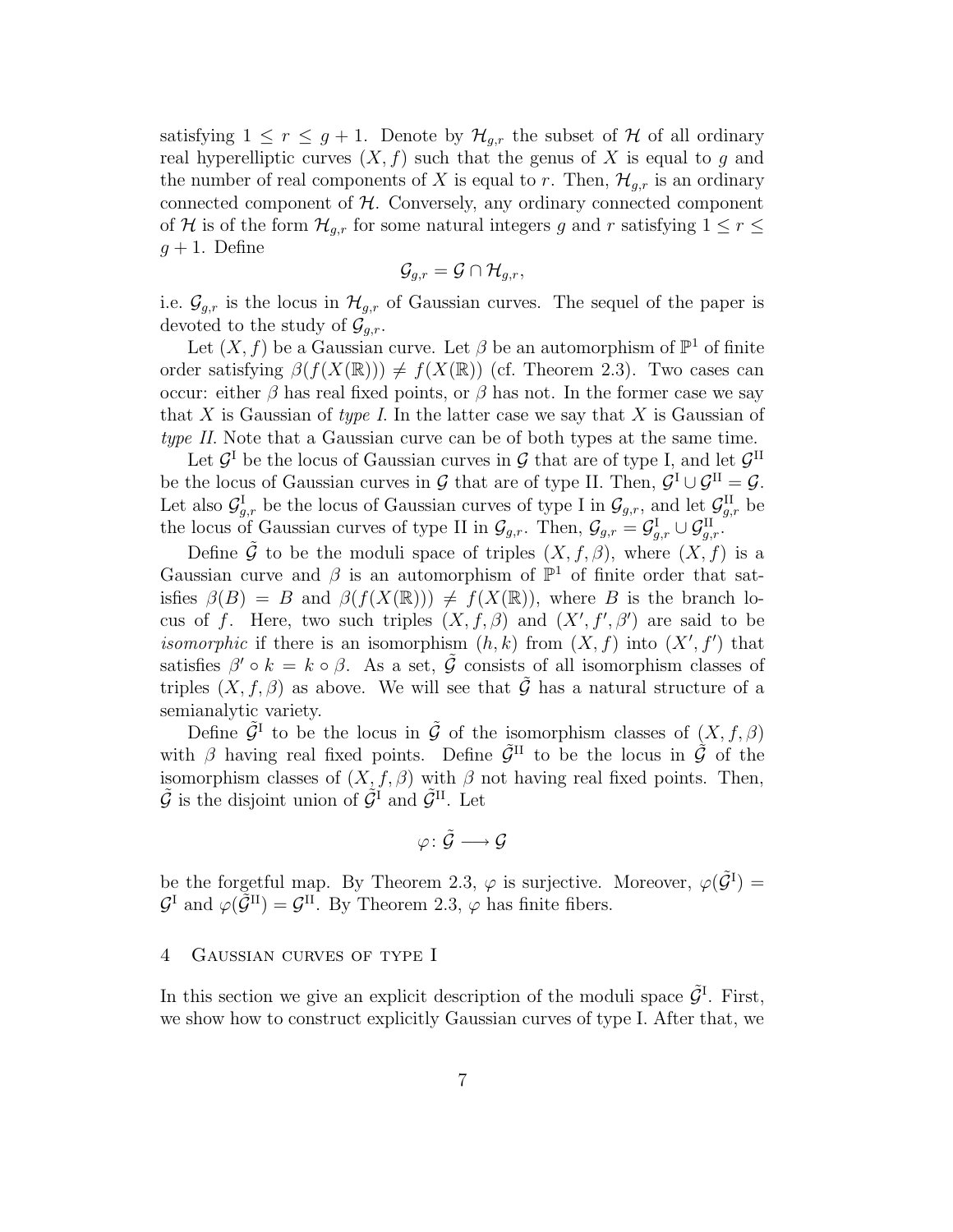will show that all Gaussian curves of type I are obtained by this construction (cf. Proposition 4.1).

For the explicit construction of Gaussian curves of type I, let  $k$  be a separable polynomial in  $\mathbb{R}[x]$  such that  $k(0) \neq 0$ . Let  $X = X_k$  be the smooth model of the real curve defined by the equation  $y^2 = xk(x^2)$ , and let  $f = f_k \colon X \to \mathbb{P}^1$  be the morphism defined by  $f(x, y) = x$ . Then  $(X, f)$  is a real hyperelliptic curve, as defined in Section 2.

Let  $\beta \colon \mathbb{P}^1 \to \mathbb{P}^1$  be the automorphism  $\beta(x) = -x$ . Then, there is a commuting imaginary automorphism  $\alpha$  for f inducing  $\beta$  by Theorem 2.3. Indeed, since the polynomial  $x k(x^2)$  changes sign at  $x = 0$ , the automorphism  $\beta$  does not map the subset  $f(X(\mathbb{R}))$  of  $\mathbb{P}^1(\mathbb{R})$  into itself. Therefore,  $(X, f, \beta)$  is a Gaussian curve of type I.

Let  $\Sigma$  be the subset of  $\mathbb{R}[x]$  of all separable polynomials k satisfying  $k(0) \neq 0$ 0. Let

$$
\pi\colon \Sigma\longrightarrow \tilde{\mathcal{G}}^{\mathrm{I}}
$$

be the map  $\pi(k) = (X_k, f_k, x \mapsto -x)$ .

**Proposition 4.1.** The map  $\pi$  is surjective.

*Proof.* Let  $(X, f, \beta)$  be an element of  $\tilde{\mathcal{G}}^{\mathsf{I}}$ , i.e., X is a Gaussian curve of type I, and the automorphism  $\beta$  has real fixed points. Since  $\beta \neq id$ , the automorphism  $\beta$  has exactly 2 real fixed points. Then, after a change of coordinates of  $\mathbb{P}^1$ , we may assume that  $\beta$  is the automorphism on  $\mathbb{P}^1$  defined by  $\beta(x) = -x$ . In particular, the order of  $\beta$  is equal to 2.

Now, there is a nonzero separable polynomial h in  $\mathbb{R}[x]$  such that X is a smooth model of the real curve defined by the equation  $y^2 = h(x)$ and such that f is the mapping  $(x, y) \mapsto x$ . Since  $\beta$  respects the branch locus of f,  $\beta^*(h) = \lambda h$ , for some nonzero real number  $\lambda$ . Since  $\beta$  does not map  $f(X(\mathbb{R}))$  into itself,  $\lambda < 0$ . Since  $\beta$  has finite order,  $\lambda = -1$ . It follows that there is a separable polynomial k in  $\mathbb{R}[x]$  with  $k(0) \neq 0$  and such that  $h(x) = xk(x^2)$ . Hence, X is a smooth model of the curve defined by the equation  $y^2 = xk(x^2)$ , i.e.,  $(X, f, \beta)$  is isomorphic to the Gaussian curve  $(X_k, f_k, x \mapsto -x)$  of type I.  $\Box$ 

The map  $\pi$  is, in fact, a quotient map. Indeed, the group  $\mathbb{R}^*$  acts lefthandedly on  $\Sigma$  by multiplication, i.e,  $\lambda \cdot k = \lambda k$ . The group  $\Gamma = \mathbb{R}^* \rtimes \mu_2$ acts right-handedly on  $\Sigma$  as follows. The first factor of  $\Gamma$  acts by  $\lambda \cdot k(x) =$  $\lambda k(\lambda^2 x)$ . The second factor of  $\Gamma$  acts by  $(-1) \cdot k = k(x^{-1}) \cdot x^d$ , where  $d =$ deg(k). It is clear that the actions of  $\mathbb{R}^*$  and  $\Gamma$  on  $\Sigma$  commute.

Since a Gaussian curve is determined by its branch locus (cf. Corollary 2.4), one has the following statement.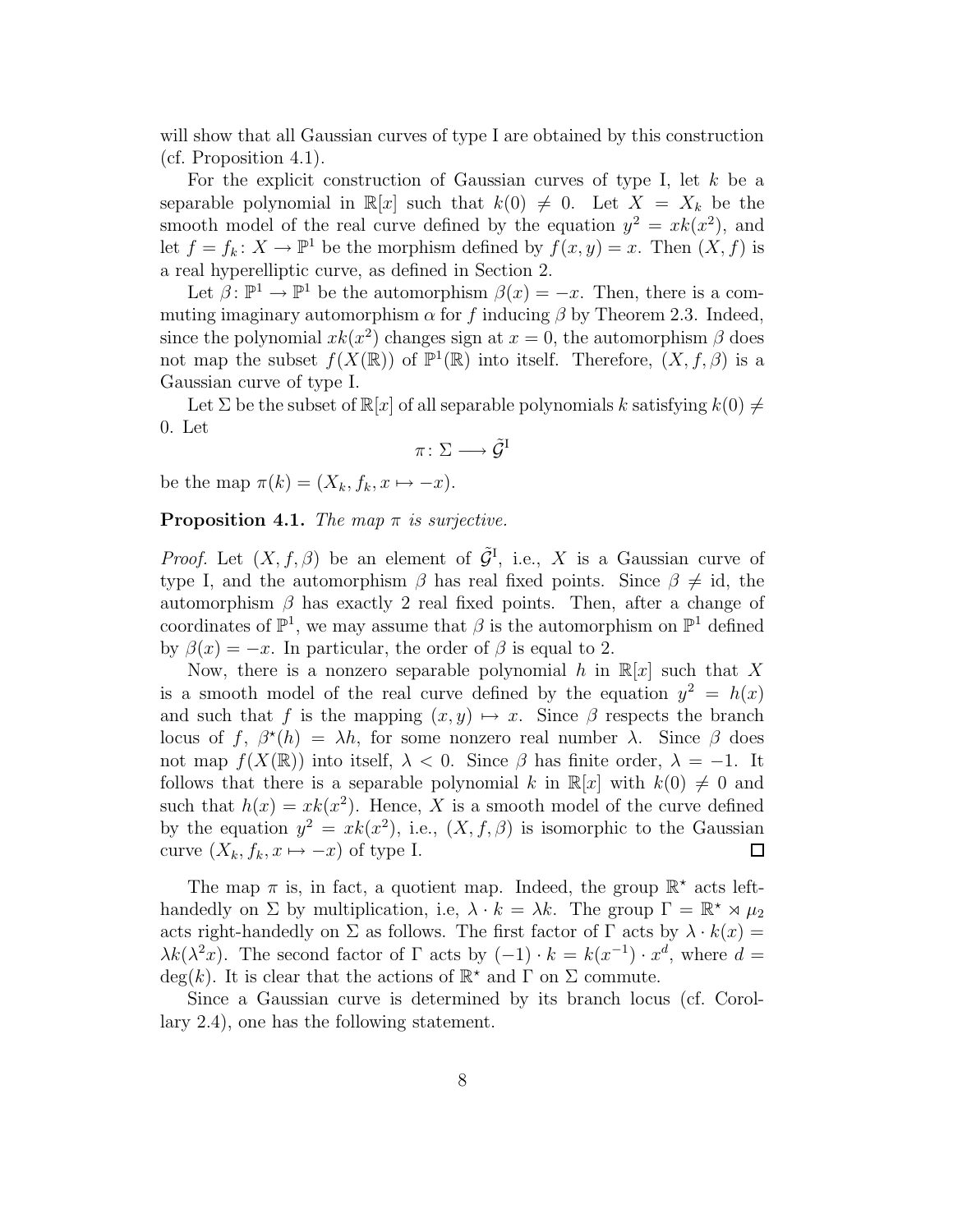**Theorem 4.2.** The map  $\pi$  above induces a bijection

$$
\overline{\pi} \colon \mathbb{R}^* \backslash \Sigma / \Gamma \longrightarrow \tilde{\mathcal{G}}^{\mathrm{I}}.
$$

In particular,  $\tilde{\mathcal{G}}^{\text{I}}$  acquires a natural structure of a semianalytic variety as a quotient of  $\Sigma$ . quotient of  $\Sigma$ .

For  $k \in \Sigma$ , let  $d(k)$  denote its degree,  $p(k)$  the number of its positive real roots, and  $q(k)$  the number of its negative real roots. Let d, p and q be natural integers. Let  $\Sigma_{(d,p,q)}$  be the set of polynomials  $k \in \Sigma$  such that  $d(k) = d$ ,  $p(k) = p$  and  $q(k) = q$ . Of course,  $\Sigma_{(d,p,q)}$  is nonempty if and only if  $p + q \leq d$  and  $p + q \equiv d \pmod{2}$ . If nonempty,  $\Sigma_{(d,p,q)}$  has exactly 2 connected components: two polynomials  $k, \ell \in \Sigma_{(d,p,q)}$  belong to the same connected component of  $\Sigma_{(d,p,q)}$  if and only if  $k(0)$  and  $\ell(0)$  have the same sign. Now,  $\Sigma_{(d,p,q)}$  is stable for the actions of  $\mathbb{R}^*$  and  $\Gamma$  on  $\Sigma$ . The quotient  $\mathbb{R}^{\star}\backslash\Sigma_{(d,p,q)}/\Gamma$  is connected. Therefore, the connected components of  $\mathbb{R}^{\star}\backslash\Sigma/\Gamma$ are  $\mathbb{R}^{\star}\backslash \Sigma_{(d,p,q)}/\Gamma$ , where d, p, q satisfy the conditions  $p+q \leq d$  and  $p+q \equiv d$ (mod 2).

It follows that the connected components of  $\tilde{\mathcal{G}}^{\text{I}}$  are the subsets  $\pi(\Sigma_{(d,p,q)})$ .

**Theorem 4.3.** Let g and r be natural integers satisfying  $1 \leq r \leq g+1$ . The connected component  $\mathcal{H}_{q,r}$  of the moduli space  $\mathcal H$  of real hyperelliptic curves contains Gaussian curves of type I. More precisely, the irreducible components of the locus of Gaussian curves of type I in the moduli space  $\mathcal{H}_{q,r}$ are the subsets  $\varphi(\pi(\Sigma_{(g,r-1,q)}))$ , where q is a natural integer satisfying  $q \leq$  $g - r + 1$  and  $q \equiv g - r + 1 \pmod{2}$ . In particular, all its irreducible components are of dimension  $g - 1$ , if  $g \geq 1$ .

*Proof.* Since the connected components of  $\tilde{\mathcal{G}}^{\mathcal{I}}$  are the subsets  $\pi(\Sigma_{(d,p,q)})$ , the irreducible components of  $\mathcal{G}^{\text{I}}$  are the subsets  $\varphi(\pi(\Sigma_{(d,p,q)}))$ , where  $p+q \leq d$ and  $p+q \equiv d \pmod{2}$ . In order to show the statement of the theorem, it suffices to show that a real hyperelliptic curve  $(X, f)$  belonging to  $\varphi(\pi(\Sigma_{(d,p,q)}))$ has genus d and has  $p + 1$  real components. But this is easy to check.  $\Box$ 

#### 5 Gaussian curves of type II

To study Gaussian curves of type II it is useful to introduce the following notation. Let B be a reduced effective divisor on  $\mathbb{P}^1$ , such that  $B(\mathbb{R})$  is of positive even degree. Let I be a finite union of intervals of  $\mathbb{P}^1(\mathbb{R})$  such that the boundary  $\partial I$  is equal to  $B(\mathbb{R})$ . We say that an automorphism  $\beta \in \text{Aut}(\mathbb{P}^1, B)$ is of signature  $-1$  if  $\beta(I) \neq I$ .

Let  $\hat{\mathcal{B}}$  be the moduli space of all pairs  $(B, \beta)$  where B is as above, and  $\beta \in \text{Aut}(\mathbb{P}^1, B)$  is an automorphism of finite order and of signature -1. As a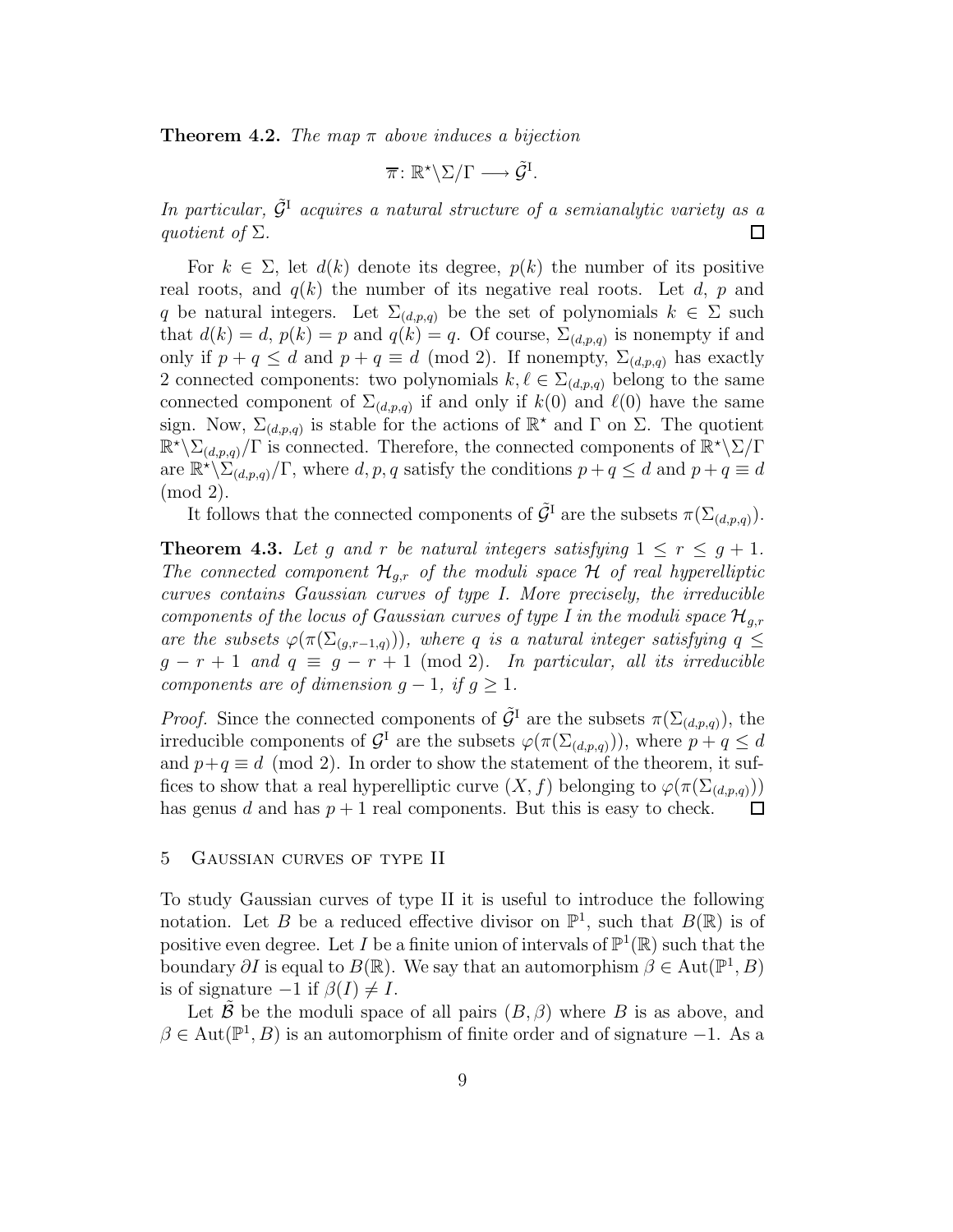set, B consists of the isomorphism classes of all pairs  $(B, \beta)$ . Two such pairs  $(B, \beta)$  and  $(B', \beta')$  are isomorphic if there is an automorphism k of  $\mathbb{P}^1$  such that  $k(B) = B'$  and  $k \circ \beta = \beta' \circ k$ . It is clear that  $\tilde{\mathcal{B}}$  has a natural structure of a semianalytic variety.

Let

$$
\rho\colon \tilde{\mathcal{G}} \longrightarrow \tilde{\mathcal{B}}
$$

be the map that associates to an element  $(X, f, \beta)$  of  $\tilde{G}$ , the element  $(B, \beta)$ of  $\hat{\mathcal{B}}$ , where B is the branch locus of f. Then,  $\rho$  is a bijection by Theorem 2.3.

Define the subset  $\tilde{\mathcal{B}}^{\text{I}}$  of  $\tilde{\mathcal{B}}$  consisting of all pairs  $(B, \beta)$ , where  $\beta$  has real fixed points. Define also the subset  $\tilde{\mathcal{B}}^{II}$  of  $\tilde{\mathcal{B}}$  consisting of all pairs  $(B, \beta)$ , where  $\beta$  has no real fixed points. Then,  $\tilde{\beta}$  is the disjoint union of  $\tilde{\beta}^{\text{I}}$  and  $\tilde{\beta}^{\text{II}}$ . In fact,  $\tilde{\mathcal{B}}^I$  and  $\tilde{\mathcal{B}}^{II}$  are open subsets of  $\tilde{\mathcal{B}}$ . In particular,  $\tilde{\mathcal{B}}^I$  and  $\tilde{\mathcal{B}}^{II}$  come along with a natural structure of a semianalytic variety. Again, the restrictions  $\rho^{\rm I}_{\tilde{\sigma}^{\rm I}}$  and  $\rho^{\rm II}$  of  $\rho$  to the subsets  $\tilde{\mathcal{G}}^{\rm I}$  and  $\tilde{\mathcal{G}}^{\rm II}$ , respectively, are isomorphisms onto  $\tilde{\mathcal{G}}^{\text{I}}$  and  $\tilde{\mathcal{G}}^{\text{II}}$ , respectively.

Now we are ready to give an explicit description of the moduli space  $\tilde{\mathcal{G}}^{\text{II}}$ . It will give rise to an explicit description of each irreducible component of  $\mathcal{G}^{\text{II}}$ .

Let  $(X, f, \beta)$  be an element of  $\tilde{\mathcal{G}}^{\text{II}}$ , i.e., X is a Gaussian curve of type II, and  $\beta$  is an automorphism of  $\mathbb{P}^1$  having no real fixed points and of even nonzero order, by Theorem 2.3. Let n be the order of  $\beta$ . Of course, the nonzero natural integer n is uniquely determined by  $(X, f, \beta)$ . Let us call n the *order* of  $(X, f, \beta)$ . Denote by  $\tilde{\mathcal{G}}^{\Pi,n}$  the subset of  $\tilde{\mathcal{G}}^{\Pi}$  of all  $(X, f, \beta)$  of order *n*. Of course,  $\tilde{\mathcal{G}}^{\text{II}}$  is the disjoint union of the subsets  $\tilde{\mathcal{G}}^{\text{II},n}$ , for  $n \in 2\mathbb{N}$ ,  $n \neq 0$ . Let  $\mathcal{G}^{\Pi,n}$  be the image of  $\tilde{\mathcal{G}}^{\Pi,n}$  in H by the forgetful map  $\varphi$ . We say that a Gaussian curve  $(X, f)$  of type II is of order n if it belongs to the subset  $\mathcal{G}^{\Pi,n}$  of  $\mathcal{H}$ . Of course, a Gaussian curve of type II can be of several orders at the same time, i.e., the intersection  $\mathcal{G}^{\Pi,n} \cap \mathcal{G}^{\Pi,k}$  is not necessarily empty.

As for the case of Gaussian curves of type I, we need to determine the genus and the number of real components that can have a Gaussian curve of type II. More precisely, given  $g, r \in \mathbb{N}$  with  $1 \leq r \leq g+1$ , we determine a necessary and sufficient condition on  $g, r$  for  $\mathcal{G}^{\text{II}}_{g,r} = \mathcal{G}^{\text{II}} \cap \mathcal{H}_{g,r}$  to be empty or not.

**Lemma 5.1.** Let r and  $\ell$  be nonzero natural integers. Then,  $\ell$  is the order of an odd element of  $\mathbb{Z}/2r\mathbb{Z}$ , if and only if  $\ell$  divides  $2r$  and the quotient  $\frac{2r}{\ell}$ is odd.

*Proof.* Note that it makes sense to speak about odd elements of  $\mathbb{Z}/2r\mathbb{Z}$ since  $2r$  is even. It is clear that  $\ell$  is the order of an element of  $\mathbb{Z}/2r\mathbb{Z}$  if and only if  $\ell$  divides 2r. Moreover, the elements of  $\mathbb{Z}/2r\mathbb{Z}$  of order  $\ell$  are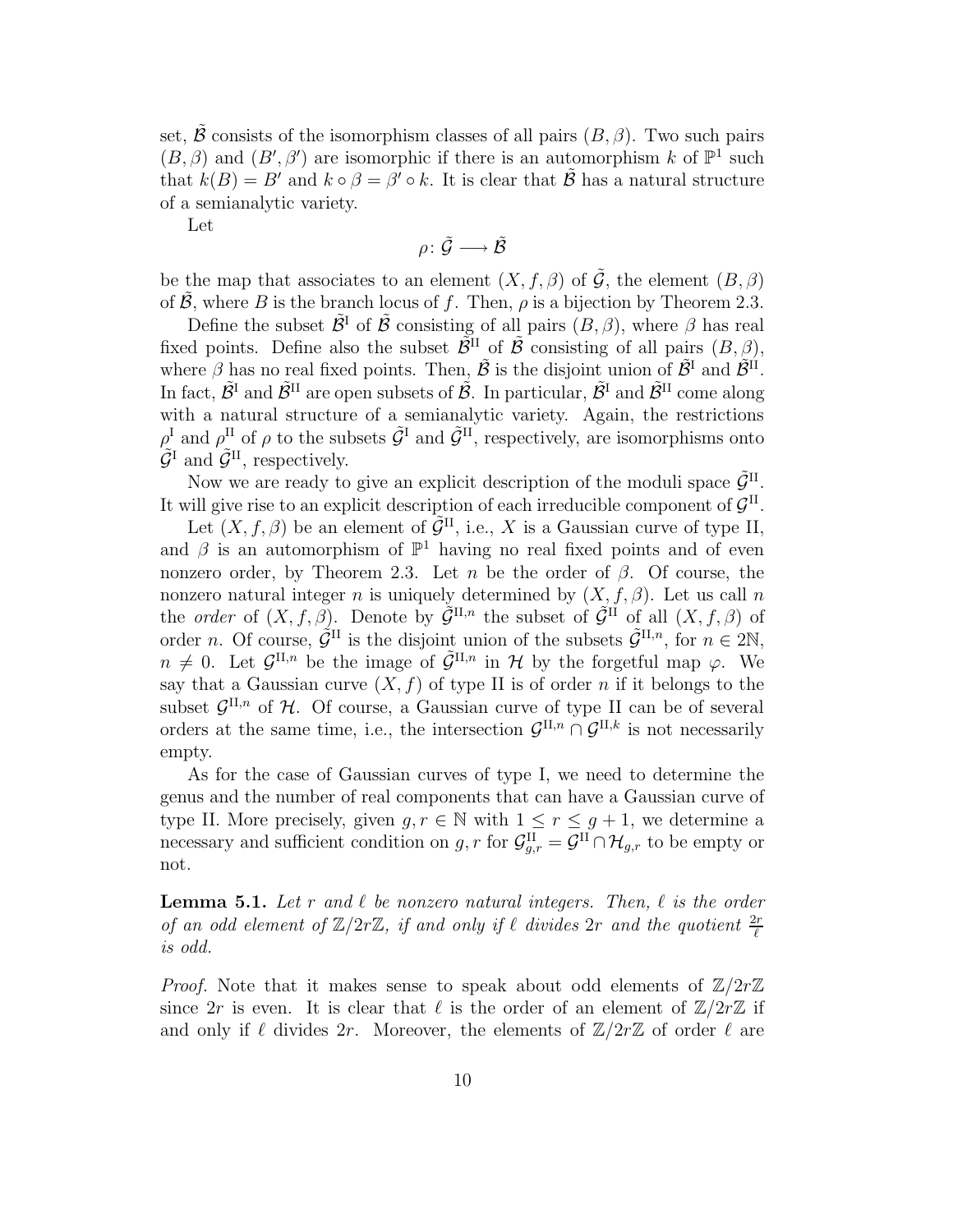the generators of the subgroup  $k\mathbb{Z}/2r\mathbb{Z}$  of  $\mathbb{Z}/2r\mathbb{Z}$ , where  $k=\frac{2r}{\ell}$  $\frac{2r}{\ell}$ . These generators are either all odd, or all even. Since k is of order  $\ell$  in  $\mathbb{Z}/2r\mathbb{Z}$ , the integer  $\ell$  is the order of an odd element of  $\mathbb{Z}/2r\mathbb{Z}$  if and only if  $\ell$  divides  $2r$ and the quotient  $\frac{2r}{\ell}$  $\frac{2r}{\ell}$  is odd.  $\Box$ 

**Lemma 5.2.** Let r and  $\ell$  be nonzero natural integers. Let  $h: S^1 \to S^1$  be the homeomorphism defined by  $h(x) = \xi x$ , where  $\xi$  is a primitive  $\ell$ th root of unity. Then, there is a disjoint union I of r closed intervals in  $S^1$  such that  $h(\partial I) \subseteq \partial I$  if and only if  $\ell$  divides  $2r$ . Moreover, in that case,  $h(I) \nsubseteq I$ if and only if  $\frac{2r}{\ell}$  is odd.

Proof. The first statement is clear. In order to show the second, suppose that  $\ell$  divides 2r, and let I be a disjoint union of r closed intervals such that  $h(\partial I) \subseteq \partial I$ . The complement  $S^1 \setminus \partial I$  has exactly 2r connected components. Moreover, the set of connected components of  $S^1 \setminus \partial I$  is cyclically ordered. Choose a bijection between  $\mathbb{Z}/2r\mathbb{Z}$  and the set of connected components of  $S^1 \setminus \partial I$  that respects cyclic orderings. Then h induces a bijection  $\tau$ from  $\mathbb{Z}/2r\mathbb{Z}$  into itself that respects the cyclic ordering. It follows that there is an element  $s \in \mathbb{Z}$  such that  $\tau(x) = x + s$  for all  $x \in \mathbb{Z}/2r\mathbb{Z}$ . Since the order of  $\tau$  is equal to  $\ell$ , the integer s is of order  $\ell$  in  $\mathbb{Z}/2r\mathbb{Z}$ .

Now,  $h(I) \nsubseteq I$  if and only if s is odd. By the preceding lemma,  $h(I) \nsubseteq I$ <br>nd only if  $\frac{2\pi}{I}$  is odd. if and only if  $\frac{2r}{\ell}$  is odd.

**Theorem 5.3.** Let  $g, r \in \mathbb{N}$  such that  $1 \leq r \leq g+1$ . Let  $n \in 2\mathbb{N}$ ,  $n \neq 0$ . Then there is a Gaussian curve in  $\mathcal{H}_{g,r}$  of type II and of order n if and only if the following two conditions are satisfied.

- 1. *n* divides  $2r$  and the quotient  $\frac{2r}{n}$  is odd, and
- 2. n divides  $q r + 1$  or n divides  $q r$ .

*Proof.* Suppose that  $(X, f, \beta)$  is a Gaussian curve of type II and of order n such that  $X$  is of genus  $g$  and has  $r$  real components. As before, we may assume that the fixed points of  $\beta$  are the points  $\pm \sqrt{-1}$ . Since  $\beta$  does not map  $f(X(\mathbb{R}))$  into itself, the order n of  $\beta$  divides  $2r$ , and  $\frac{2r}{n}$  is odd, by Lemma 5.2. Moreover, f has  $2g + 2$  ramification points. Exactly 2r of them are real. Hence, exactly  $2g + 2 - 2r$  of them are nonreal. The set of nonreal ramification points of f is stable for the action of  $\beta$ . Since the complex conjugate of a nonreal ramification point of  $f$  is also a ramification point, and since  $\beta$  only has  $\pm \sqrt{-1}$  as fixed points, either  $2g + 2 - 2r$  is divisible by 2n, or  $2g - 2r$  is divisible by 2n. It follows that n divides  $g - r + 1$ , or n divides  $g - r$ .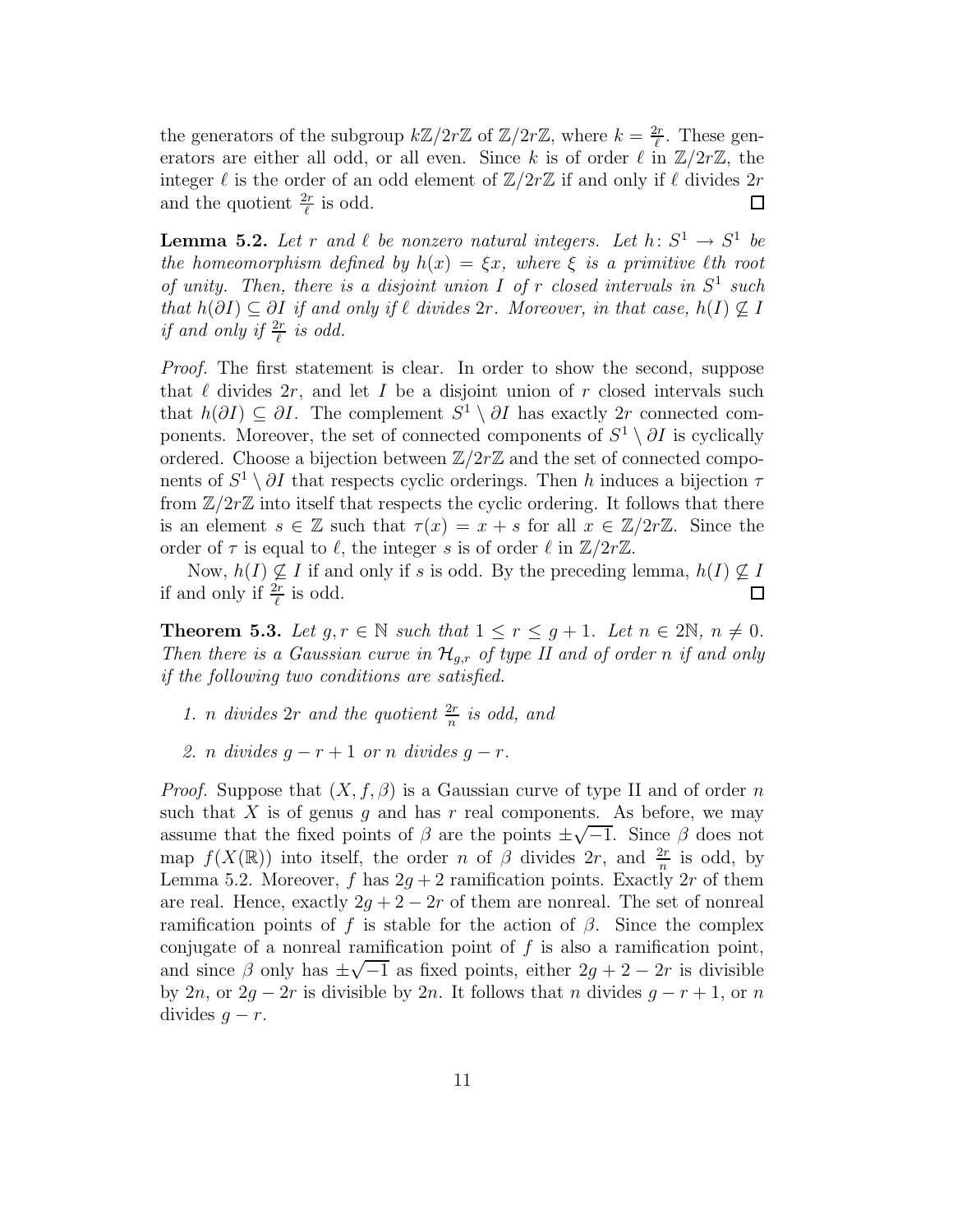Conversely, suppose that  $n \in 2\mathbb{N} \setminus \{0\}$  satisfies conditions 1 and 2. Let us show that there is a Gaussian curve  $(X, f)$  in  $\mathcal{H}_{q,r}$  of type II and of order n. First, choose an automorphism  $\beta$  of  $\mathbb{P}^1$  of order *n* having  $\pm \sqrt{-1}$  as fixed points. Since *n* divides 2*r*, one can choose 2*r* distinct real points  $P_1, \ldots, P_{2r}$ of  $\mathbb{P}^1$  such that the set  $\{P_1, \ldots, P_{2r}\}$  is stable for the action of  $\beta$ . Now, there are two cases to consider: the case that  $2n$  divides  $2g - 2r + 2$ , and the case that 2n divides  $2g - 2r$ . In the first case, one can choose  $2g - 2r + 2$ nonreal complex points  $P_{2r+1}, \ldots, P_{2g+2}$  of  $\mathbb{P}^1$  different from  $\pm \sqrt{-1}$  such that the set  $\{P_{2r+1}, \ldots, P_{2g+2}\}\$ is stable for complex conjugation, as well as for the action of  $\beta$ . In the second case, one can choose  $2g - 2$  of such points  $P_{2r+1}, \ldots, P_{2g}$ , and one lets  $P_{2g+1} = \sqrt{-1}$  and  $P_{2g+2} = -\sqrt{-1}$ . In both cases, one ends up with a set of  $2g + 2$  complex points that is stable for complex conjugation, as well as for the action of  $\beta$ . Moreover, precisely 2r of them are real. It follows that each ramified double covering of  $\mathbb{P}^1$  ramified at these  $2g + 2$  complex points defines a real hyperelliptic curve  $(X, f)$  of genus g having r real components. By Lemma 5.2,  $\beta$  does not map  $f(X(\mathbb{R}))$  into itself. Therefore,  $(X, f, \beta)$  is a Gaussian curve of type II and of order n.  $\Box$ 

We need the following notation. For an integer k, denote by  $\text{ord}_2(k)$  the 2-valuation of k, i.e., the unique natural integer i such that  $k = 2^{i}k'$  with k' an odd integer.

**Corollary 5.4.** Let  $g, r \in \mathbb{N}$  such that  $1 \leq r \leq g+1$ . There is a Gaussian curve in  $\mathcal{H}_{q,r}$  of type II if and only if  $\text{ord}_2(g) = \text{ord}_2(r)$  or  $\text{ord}_2(g+1) =$ ord<sub>2</sub>(r). Moreover, in that case,  $\mathcal{H}_{g,r}$  contains Gaussian curves of type II and of order  $2^{i+1}$ , where  $i = \text{ord}_2(r)$ . Furthermore, the order of any Gaussian curve of type II in  $\mathcal{H}_{g,r}$  is a multiple of  $2^{i+1}$ .

*Proof.* Suppose that there is a Gaussian curve  $(X, f, \beta)$  of type II of genus g and having r real components. Let us show that  $\text{ord}_2(g) = \text{ord}_2(r)$  or  $\text{ord}_2(g)$ + 1) =  $\text{ord}_2(r)$ . Let n be the order of  $\beta$ . Let  $i = \text{ord}_2(r)$  and write  $r = 2^i r'$ with r' an odd integer. By Theorem 5.3,  $\frac{2r}{n}$  is odd. Hence,  $\text{ord}_2(n)$  =  $\text{ord}_2(2r) = i + 1$ . Write  $n = 2^{i+1}n'$ , with  $n'$  an odd integer. By Theorem 5.3, there are two cases to consider: the case where n divides  $q - r + 1$  and the case where *n* divides  $g - r$ .

In the first case, one necessarily has that  $2^{i+1}$  divides  $g-2^{i}r'+1$ . Then,  $2^{i}$ divides  $g+1$ . Write  $g+1=2^ig'$ , where g' is an integer. Then, 2 divides  $g'-r'$ . Since r' is odd, g' is odd as well. It follows that  $\text{ord}_2(g + 1) = i = \text{ord}_2(r)$ .

In the second case, one obtains similarly that  $\text{ord}_2(g) = \text{ord}_2(r)$ . This shows that  $\text{ord}_2(g) = \text{ord}_2(r)$  or  $\text{ord}_2(g+1) = \text{ord}_2(r)$ .

In order to show the converse, suppose that  $\text{ord}_2(q) = \text{ord}_2(r)$  or  $\text{ord}_2(q+$ 1) =  $\text{ord}_2(r)$ . Let  $i = \text{ord}_2(r)$  and let  $n = 2^{i+1}$ . Then, *n* satisfies the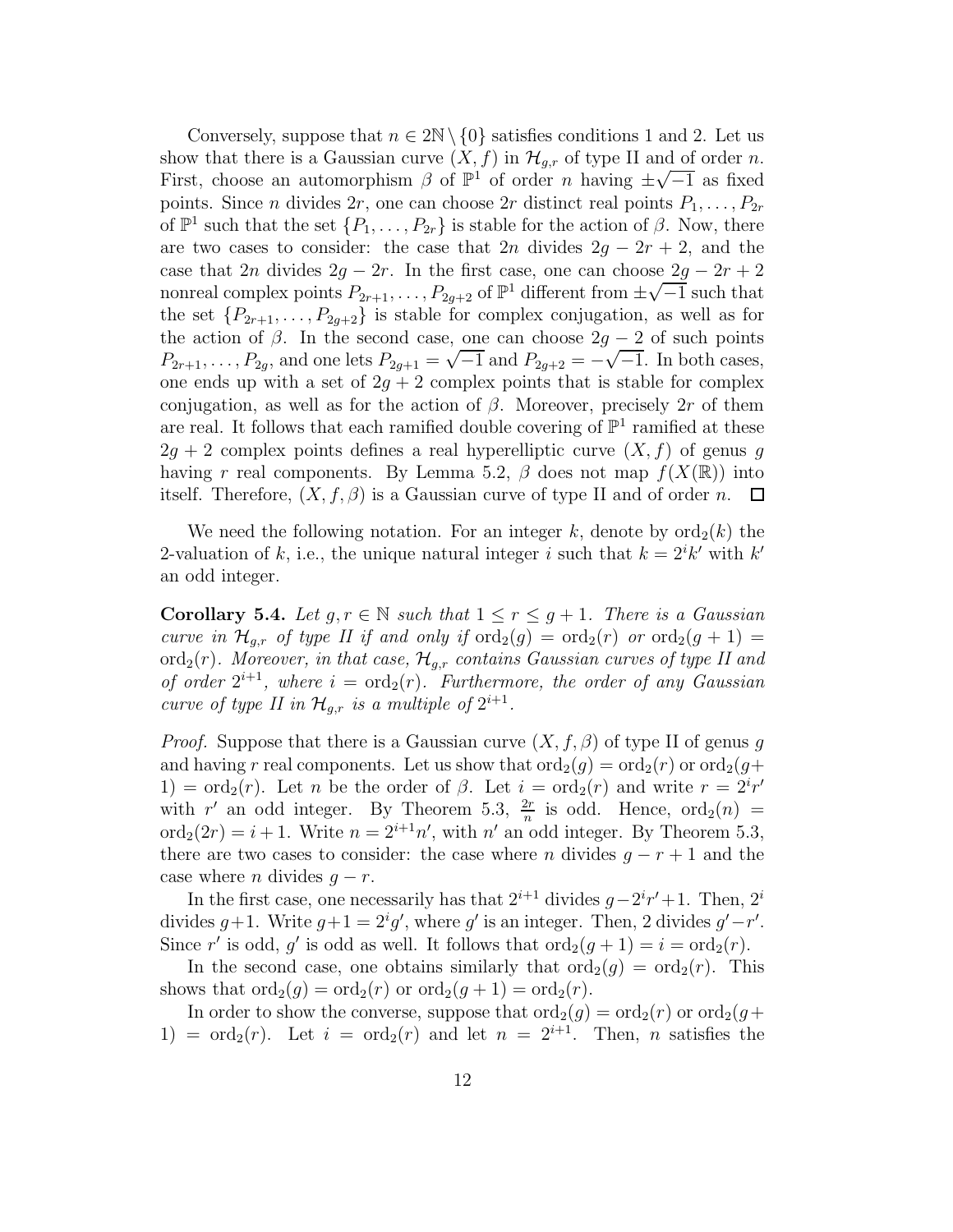conditions of Theorem 5.3. It follows that there is a Gaussian curve of type II and of genus q having  $r$  real components.

The last two statements follow immediately from Theorem 5.3.

 $\Box$ 

Let g and r be natural integers such that  $1 \leq r \leq g+1$ . Let  $\tilde{\mathcal{B}}_{g,r}^{\text{II}}$  be the subset of  $\tilde{\mathcal{B}}^{\text{II}}$  consisting of all pairs  $(B, \beta)$ , where  $\deg(B) = 2g + 2$  and  $deg(B \cap \mathbb{P}^1(\mathbb{R})) = 2r$ . Of course,  $\tilde{\mathcal{B}}_{g,r}^{\text{II}}$  is a nonempty open subset of  $\tilde{\mathcal{B}}^{\text{II},n}$ . Moreover,  $\tilde{\mathcal{B}}^{\text{II}}$  is the disjoint union of the subsets of the form  $\tilde{\mathcal{B}}_{g,r}^{\text{II}}$ .

Let *n* be a nonzero even natural integer. Let  $\tilde{\mathcal{B}}^{\text{II},n}$  be the subset of  $\tilde{\mathcal{B}}^{\text{II}}$  of all pairs  $(B, \beta)$  for which the order of  $\beta$  is equal to n. Of course,  $\tilde{\mathcal{B}}^{\text{II},n}$  is an open subset of  $\tilde{\mathcal{B}}^{\text{II},n}$ . Moreover,  $\tilde{\mathcal{B}}^{\text{II}}$  is the disjoint union of the subsets  $\tilde{\mathcal{B}}^{\text{II},n}$ , where  $n$  runs through all nonzero even natural integers.

Put

$$
\tilde{\mathcal{B}}_{g,r}^{\mathrm{II},n} = \tilde{\mathcal{B}}_{g,r}^{\mathrm{II}} \cap \tilde{\mathcal{B}}^{\mathrm{II},n}.
$$

According to Theorem 5.3,  $\tilde{\mathcal{B}}_{g,r}^{\text{II},n}$  is nonempty if and only if

- 1. *n* divides 2*r* and the quotient  $\frac{2r}{n}$  $\frac{2r}{n}$  is odd, and
- 2. *n* divides  $g r + 1$  or *n* divides  $g r$ .

In that case, it is easy to see that

$$
\dim \tilde{\mathcal{B}}_{g,r}^{\mathrm{II},n} = \begin{cases} \frac{2g+2}{n} - 1 & \text{if } n \text{ divides } g - r + 1, \text{ and} \\ \frac{2g}{n} - 1 & \text{if } n \text{ divides } g - r. \end{cases}
$$

**Theorem 5.5.** Let g and r be natural integers satisfying  $1 \leq r \leq g + 1$ . Suppose that  $\text{ord}_2(g) = \text{ord}_2(r)$  or  $\text{ord}_2(g+1) = \text{ord}_2(r)$ . Then, the locus  $\mathcal{G}_{g,r}^{\text{II}}$ of Gaussian curves of type II in  $\mathcal{H}_{g,r}$  is equal to

$$
\mathcal{G}_{g,r}^{\text{II}} = \varphi \circ \rho^{-1}(\tilde{\mathcal{B}}_{g,r}^{\text{II},2^{i+1}}),
$$

where  $i = \text{ord}_2(r)$ . In particular,  $\mathcal{G}^{\text{II}}_{g,r}$  is irreducible and

$$
\dim \mathcal{G}_{g,r}^{\text{II}} = \begin{cases} \frac{g+1}{2^i} - 1 & \text{if } \text{ord}_2(g+1) = \text{ord}_2(r), \text{ and} \\ \frac{g}{2^i} - 1 & \text{if } \text{ord}_2(g) = \text{ord}_2(r). \end{cases} \square
$$

### 6 Example: Gaussian curves of genus 2

In the present Section we apply our results to real curves of genus 2. In particular, by means of our general theory, we recover results of [2, Proposition 7.2]. All real curves of genus 2 are hyperelliptic and, by Proposition 3.1, we are interested only to the ordinary ones, that split into 3 homeomorphism classes:  $\mathcal{H}_{2,1}$ ,  $\mathcal{H}_{2,2}$  and  $\mathcal{H}_{2,3}$ .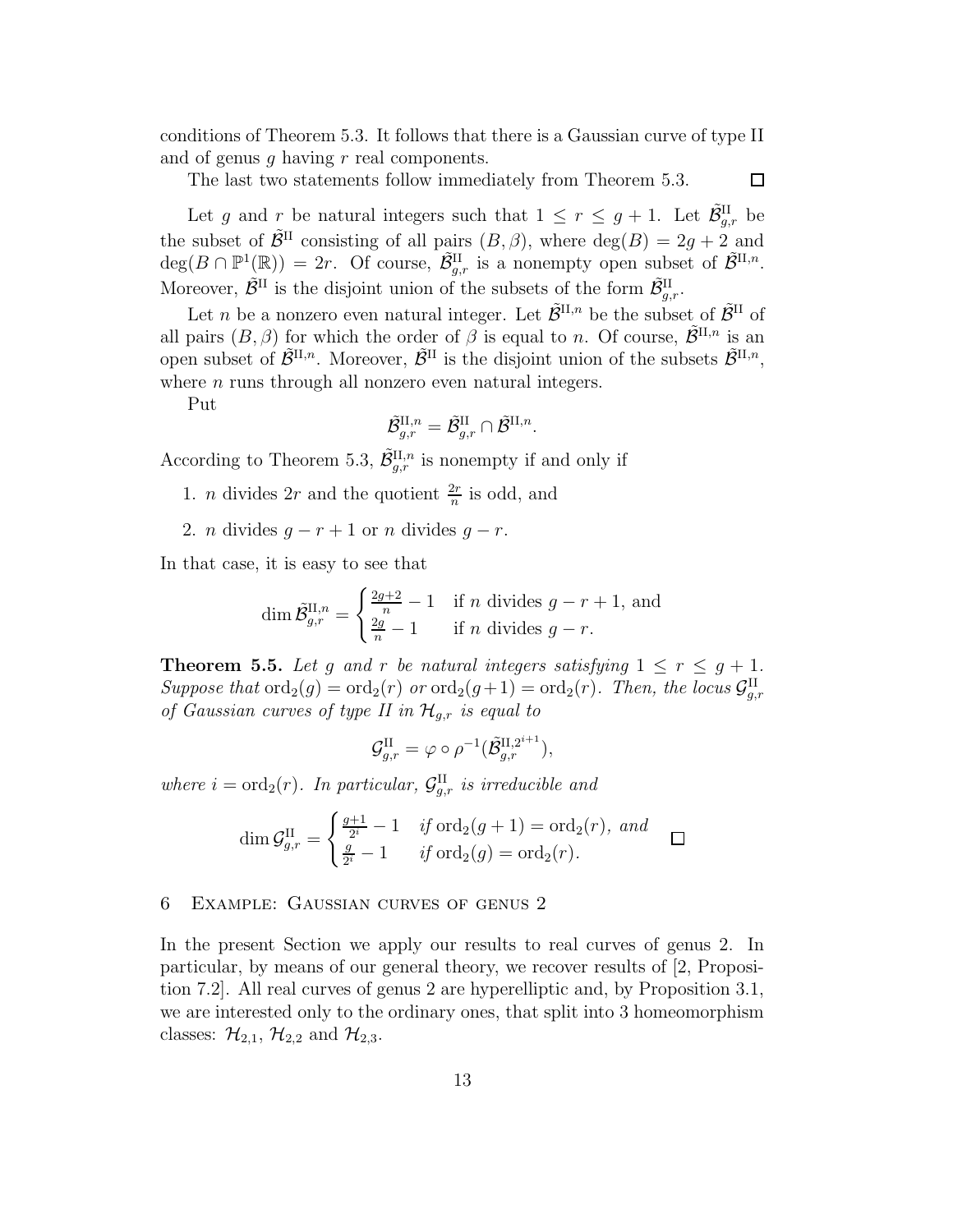Example 6.1. We start with the so-called M-curves, that is the curves of genus 2 whose real locus consists of 3 connected components. There are the following 3 types of Gaussian curves.

1. First of all, by Theorem 5.5 there is an irreducible 2-dimensional family of Gaussian curves of type II and order 2 (we denote it by  $\mathcal{G}_{2,3}^{\text{II},2}$  $_{2,3}^{\text{II},2}$ , and similar notations will be used in the present section). The curves of this family may be represented by an affine plane equation of the form:

$$
y^2 = x(x - a)(x - b)(ax + 1)(bx + 1).
$$

In fact, by [6, pag. 347], for the general  $X \in \mathcal{G}_{2,3}^{\text{II},2}$  $_{2,3}^{\text{II},2}$ , the automorphism group of  $X_{\mathbb{C}}$  is the non-cyclic group of order 4, generated by the hyperelliptic involution and by the automorphism  $\alpha_1$  defined as:

$$
\alpha_1(x,y) = \left(-\frac{1}{x}, \frac{y\sqrt{-1}}{x^3}\right).
$$

 $AutX_{\mathbb{C}}$  consists of 2 real automorphisms (the trivial one and the hyperelliptic involution) and 2 imaginary automorphisms  $(\alpha_1$  and its conjugate). The real automorphism  $\beta_1$  induced on  $\mathbb{P}^1$  by  $\alpha_1$  and  $\overline{\alpha_1}$  is of order 2 and it has no real fixed points; so, as expected, it provides  $X$  of a structure of Gaussian curve of type II and order 2.

2. Next, by Theorem 4.3, there is an irreducible 1-dimensional family of Gaussian curves of type I, represented by affine plane equations of the form

$$
y^2 = x(x^2 - a^2)(a^2x^2 - 1).
$$

For the general curve X of this family the group  $Aut X_{\mathbb{C}}$  has order 8 and it is generated by the automorphism  $\alpha_1$  above and the automorphism  $\alpha_2$  defined as:

$$
\alpha_2(x, y) = (-x, y\sqrt{-1}).
$$

 $\alpha_1, \alpha_2$  and their conjugate are the 4 imaginary automorphisms of X. The pair  $\alpha_1, \overline{\alpha_1}$ , as we have already seen, give to the curve the structure of Gaussian curve of type II and order 2. On the other hand, the pair  $\alpha_2, \overline{\alpha_2}$  provides X of a structure of Gaussian curve of type I, as we have seen in Proposition 4.1.

3. Finally, by Theorem 5.3 there is a single Gaussian curve of type II and order 6. An easy computation (we omit the details) shows that it is the curve  $X$  of equation

$$
y^2 = 3x^5 - 10x^3 + 3x
$$

and that AutX<sub>C</sub> has order 24 and it is generated by the automorphism  $\alpha_2$ above and by the automorphism  $\alpha_3$  defined as:

$$
\alpha_3(x, y) = \left(\frac{\sqrt{3}x + 1}{-x + \sqrt{3}}, \frac{8y\sqrt{-1}}{(-x + \sqrt{3})^3}\right).
$$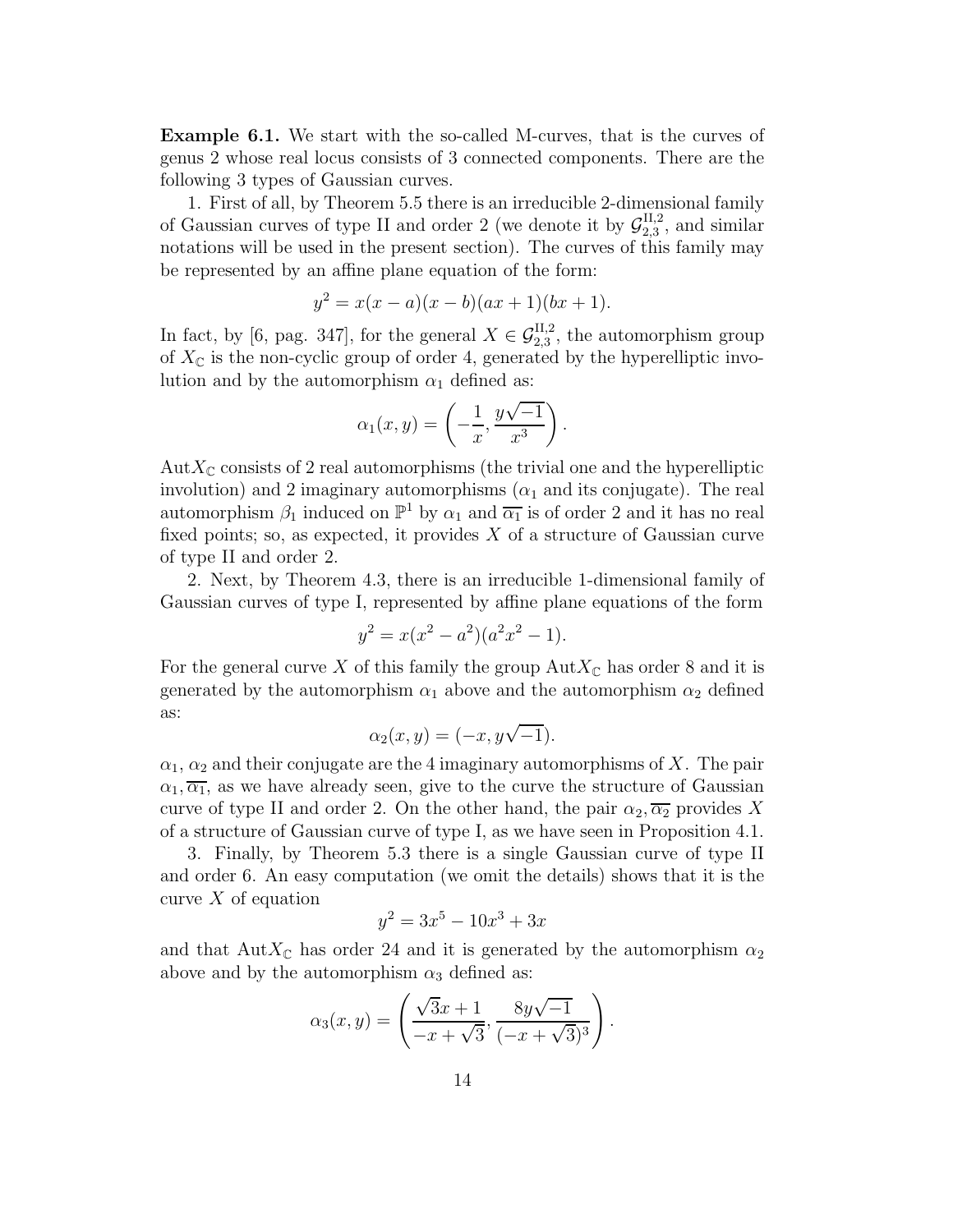So there are 12 imaginary automorphisms on X:  $\alpha_1 = \alpha_3^3$ ,  $\alpha_2$ ,  $\alpha_3$ ,  $\alpha_4 = \alpha_3^5$ ,  $\alpha_5 = \alpha_2 \alpha_3^2$ ,  $\alpha_6 = \alpha_2 \alpha_3^4$  and their conjugate. We have already described the automorphisms  $\alpha_1, \overline{\alpha_1}$  and  $\alpha_2, \overline{\alpha_2}$ : they give to the curve the structure of Gaussian curve of type II and order 2 and of type I, respectively. The automorphisms  $\beta_3$  and  $\beta_4$  induced by the pairs  $\alpha_3, \overline{\alpha_3}$  and  $\alpha_4, \overline{\alpha_4}$  are of order  $6$  and so they provided  $X$  of a structure of Gaussian curve of type II and order 6. Finally, it is immediate that the automorphism  $\alpha_5$ ,  $\overline{\alpha_5}$  and  $\alpha_6$ ,  $\overline{\alpha_6}$ are additional imaginary automorphisms of type I.

We remark that there is a chain of inclusions

$$
\mathcal{G}^{\text{II},6}_{2,3} \subset \mathcal{G}^{\text{I}}_{2,3} \subset \mathcal{G}^{\text{II},2}_{2,3} = \mathcal{G}_{2,3} \subset \mathcal{H}_{2,3}
$$

of irreducible spaces having dimension  $0,1,2$  and 3, respectively. We also remark that, for the curves seen in the present example, all the automorphisms are either real or imaginary: this is a very particular case, because in general a complex non-real automorphism is not necessarily "purely imaginary" in the sense of our definition!

Example 6.2. For real curves of genus 2 having 2 real connected components, Theorems 4.3 and 5.3 ensure that there are only 2 types of Gaussian curves: there is a 1-dimensional irreducible family of Gaussian curves of type I, consisting of the curves of equation

$$
y^2 = x(x^2 + 1)(x^2 - a^2),
$$

and one curve of this family has also a structure of Gaussian curve of type II and order 4: one easily sees that it is the curve of equation

$$
y^2 = x^5 - x.
$$

So there is a chain of inclusions

$$
\mathcal{G}^{\text{II},4}_{2,2}\subset\mathcal{G}^{\text{I}}_{2,2}=\mathcal{G}_{2,2}\subset\mathcal{H}_{2,2}
$$

of irreducible spaces having dimension 0,1 and 3, respectively. Note that there are no Gaussian curves of type II and order 2: this imply that the locus of Gaussian curves has lower dimension than for the M-curves and in particular it does not disconnect the entire space  $\mathcal{H}_{2,2}$ .

Example 6.3. Finally we consider the case of real curves of genus 2 having 1 real connected component. By Theorem 5.5 there is a 2-dimensional irreducible family of Gaussian curves of type II, consisting of curves of equation

$$
y^{2} = x(x^{2} - 2ax + a^{2} + b^{2})((a^{2} + b^{2})x^{2} + 2ax + 1).
$$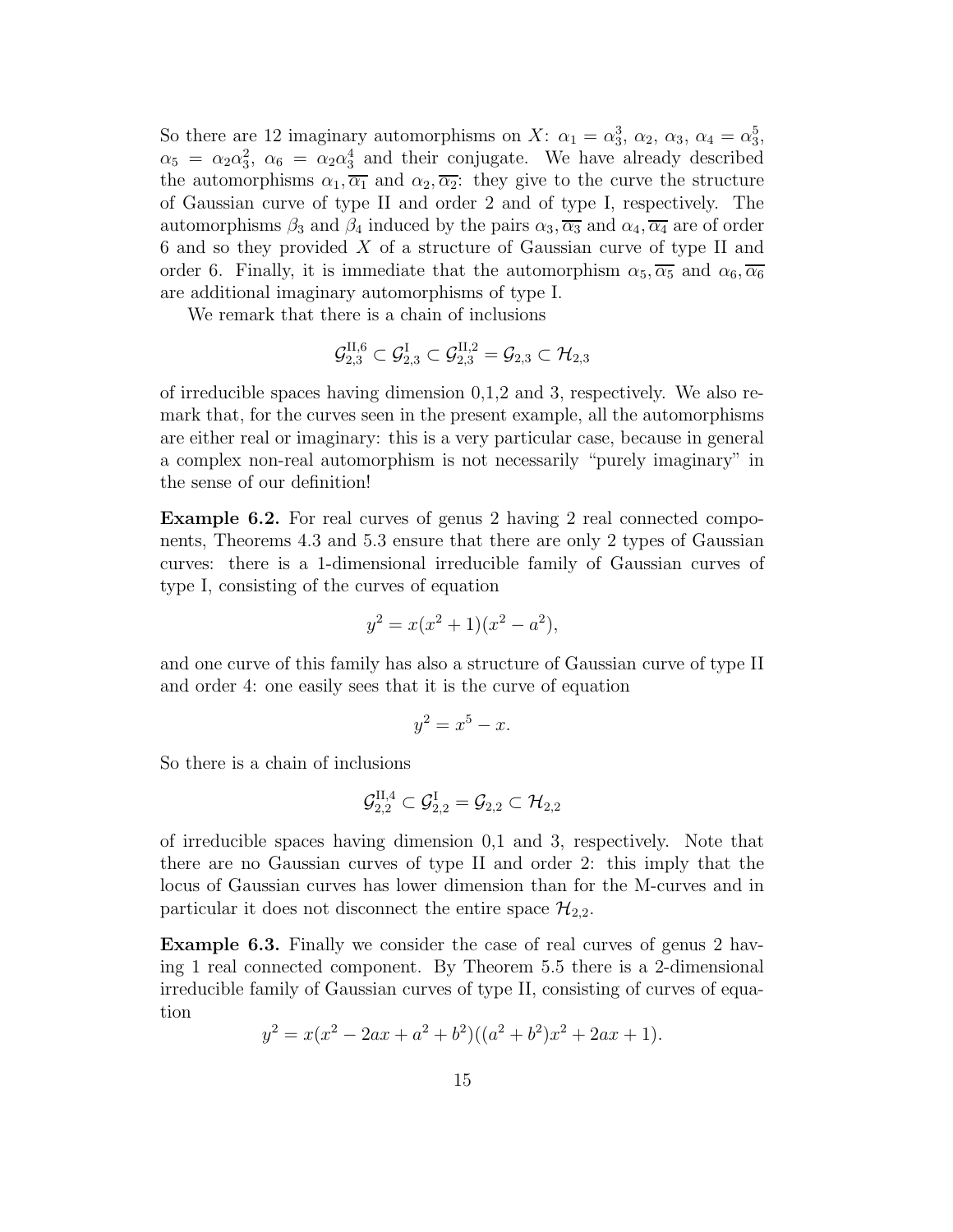There is also a family of Gaussian curves of type I, but the main difference with respect to previous cases is that it is not irreducible: as explained in Theorem 4.3, it splits into two 1-dimensional families, consisting of the curves of equations

$$
y^2 = x(x^4 + a^2)
$$

and

$$
y^2 = x(x^2 + 1)(x^2 + a^2).
$$

As above we have the following kind of stratification:

$$
\mathcal{G}^{\text{I}}_{2,1} \subset \mathcal{G}^{\text{II},2}_{2,1} = \mathcal{G}_{2,1} \subset \mathcal{H}_{2,1}.
$$

## **REFERENCES**

- [1] Ciliberto, C., Pedrini, C.: Real abelian varieties and real algebraic curves. Lectures in real geometry, F. Broglia (ed.). De Gruyter, 1996. 167–256,
- [2] Cirre, F. J.: Complex automorphism groups of real algebraic curves of genus 2. J. Pure Appl. Algebra 157(2-3) (2001), 157–181
- [3] Hartshorne, R.: Algebraic geometry. Grad. Texts in Math. 52, Springer Verlag, 1977
- [4] Huisman, J.: Real quotient singularities and nonsingular real algebraic curves in the boundary of the moduli space. Compositio Math. 118 (1999), 43–60
- [5] Huisman, J., Lattarulo, M.: Anisotropic hyperelliptic curves and real line arrangements. (in preparation)
- [6] Lange, H, Birkenhake, C.: Complex Abelian Varieties. Grundlehren Math. Wiss. 302, Springer Verlag, 1992
- [7] Lattarulo, M.: The Schottky problem for hyperelliptic real curves. Comm. in Algebra 31 (2003), 1679–1703
- $[8]$  Seppälä, M., Silhol, R.: Moduli spaces for real algebraic curves and real abelian varieties. Math. Z. 201 (1989), 151–165

DÉPARTEMENT DE MATHÉMATIQUES Laboratoire CNRS UMR 6205 UFR Sciences et Techniques